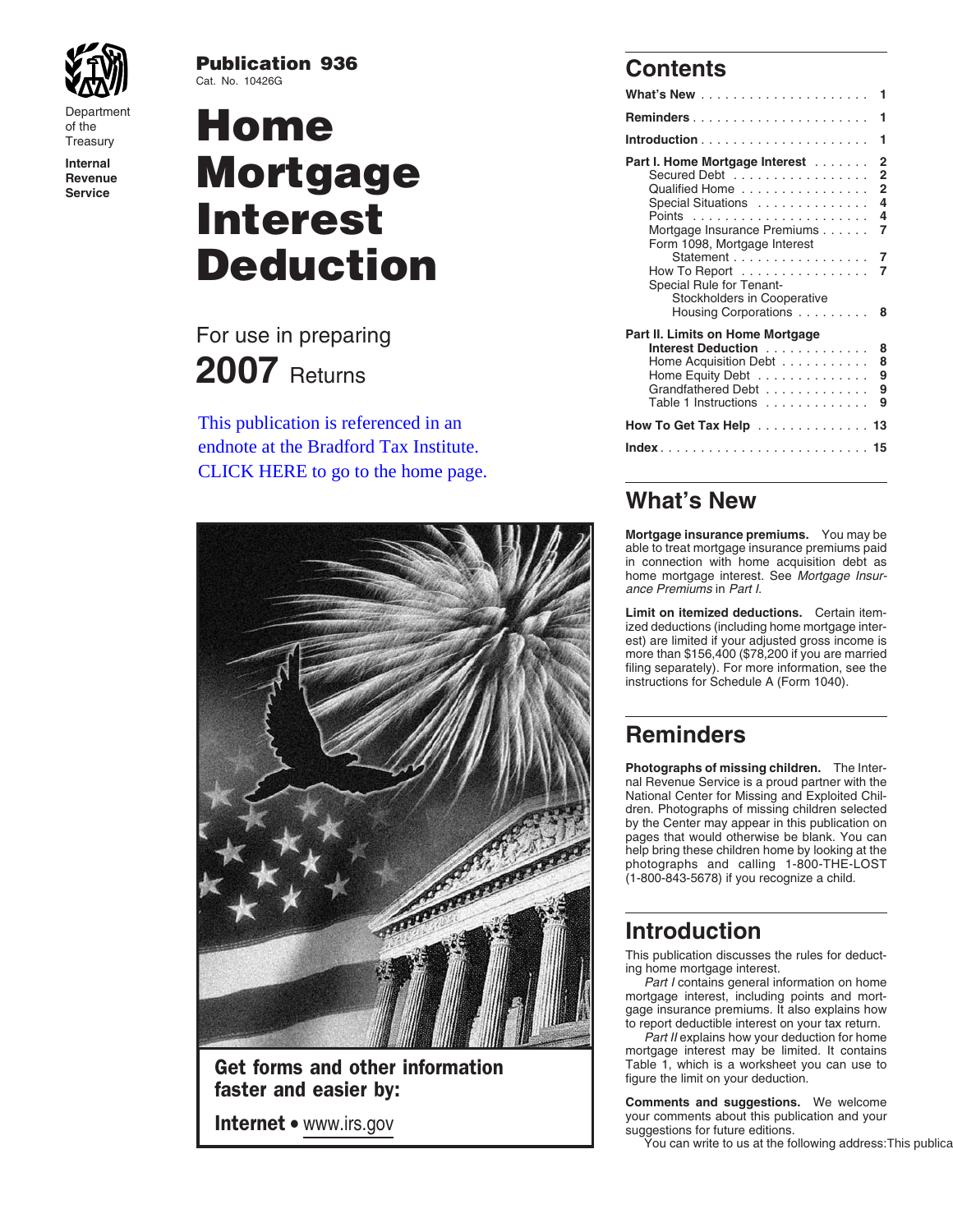Individual Forms and Publications Branch

- 
- 
- 

this publication, for information about getting these publications.

to report deductible interest on your tax return.<br>
Generally, home mortgage interest is any<br>
interest you pay on a loan secured by your home<br>
(main home or a second home). The loan may<br>
be a mortgage to buy your home, a se

- 
- 
- 

ally to each email, we do appreciate your<br>feedback and will consider your comments as II of this publication to figure the amount of **Choice to treat the debt as not secured by**<br>we revise our tax products.<br>**We are the amou** 

- 
- 
- totaled \$100,000 or less (\$50,000 or less if<br>married filing separately) and totaled no more than the fair market value of your this Part I. **Publication** home reduced by (1) and (2).

❏ **<sup>523</sup>** Selling Your Home The dollar limits for the second and third catego- **Qualified Home**

You can deduct your home mortgage interest used for business, investment, or other deducti-<br>only if your mortgage is a secured debt. A se- ble purposes. Otherwise, it is considered per-<br>**Mentaneers Interneed** the **Intern Mortgage Interest**<br>
This part explains what you can deduct as home<br>
ment (such as a mortgage, deed of trust, or land<br>
ment are only one main<br>
mortgage interest. It includes discussions on<br>
points, mortgage insurance premi

- 
- 
- 

mortgage, a line of credit, or a home equity loan.<br>
To ther words, your mortgage is a secured have to use the home during the year.<br>
You can deduct home mortgage interest only debt if you put your home up as collateral to<br>

liable to make them. Both you and the<br>
lender must intend that the loan be repaid.<br>
In addition, there must be a true<br>
debtor-creditor relationship between you<br>
a security interest that attaches to the property<br>
and the le

• The mortgage must be a secured debt on A debt is not secured by your home if it once more than one second home, you can treat only a qualified home in which you have an was, but is no longer secured by your home. One as was, but is no longer secured by your home. one as the qualified second home during any

ownership interest. "Secured debt" and *Wraparound mortgage.* This is not a se-Internal Revenue Service ""qualified home" are explained later. cured debt unless it is recorded or otherwise<br>Individual Forms and Publications Branch exercised unless it is recorded or otherwise

SE:W.CAR:MP:T:1<br>
1110:CONITIONITY of the able to deal to deal to deal to deal to deal to deal to deal to deal to deal to deal to deal to deal to deal to deal to deal to deal to deal to deal to deal to deal the able to deal

interest you can deduct.<br>The three categories are as follows secured by your qualified home as not secured **Ordering forms and publications.** Visit The three categories are as follows.<br>
www.irs.gov/formspubs to download forms and<br>
publications, call 1-800-829-3676, or write to the<br>
address below and receive a response within 10

1987, to buy, build, or improve your home The Manay want to treat a debt as not secured<br>National Distribution Center (called home acquisition debt), but only if by your home if the interest on that debt is fully<br>P.O. Box 8 P.O. Box 8903 throughout 2007 these mortgages plus any deductible (for example, as a business expense)<br>Bloomington, IL 61702-8903 strategy of the strategy of the strategy of the strategy of the strategy of the mortgage grandfathered debt totaled \$1 million or<br>less (\$500,000 or less if married filing sep-<br>anguly, more of a deduction for interest on other<br>anguly, more of a deduction for interest on other Tax questions. If you have a tax question,<br>check the information available on www.irs.gov 3. Mortgages you took out after October 13, debts that are deductible only as home mort-<br>or call 1-800-829-1040. We cannot answer ta

questions sent to either of the above addresses. your home (called home equity debt), but **Cooperative apartment owner.** If you own only if throughout 2007 these mortgages stock in a cooperative housing corporation, see<br>to You may want to see: **married filling separately)** and totaled no operative Housing Corporations, near the end of

□ 527 Residential Rental Property ries apply to the combined mortgages on your<br>
main home and second home.<br>
Tax Information for First-Time See Part II for more detailed definitions of<br>
Homeowners detailed testing and thom Grandathered, nome acquisition, and nome eq-<br> **O 535** Business Expenses uity debt.<br>
See *How To Get Tax Help*, near the end of You can use Figure A to check whether your trailer, boat, or similar property that has sleep-You can use Figure A to check whether your trailer, boat, or similar property that has sleep-<br>home mortgage interest is fully deductible.  $\qquad \qquad$  ing, cooking, and toilet facilities.

The interest you pay on a mortgage on a **Secured Debt** home other than your main or second home may be deductible if the proceeds of the loan were

for someone else if you are not legally **Debt not secured by home.** A debt is not rented at a fair rental, whichever is longer. If you is longer if you and the secured by your home if it is secured solely do not use the ho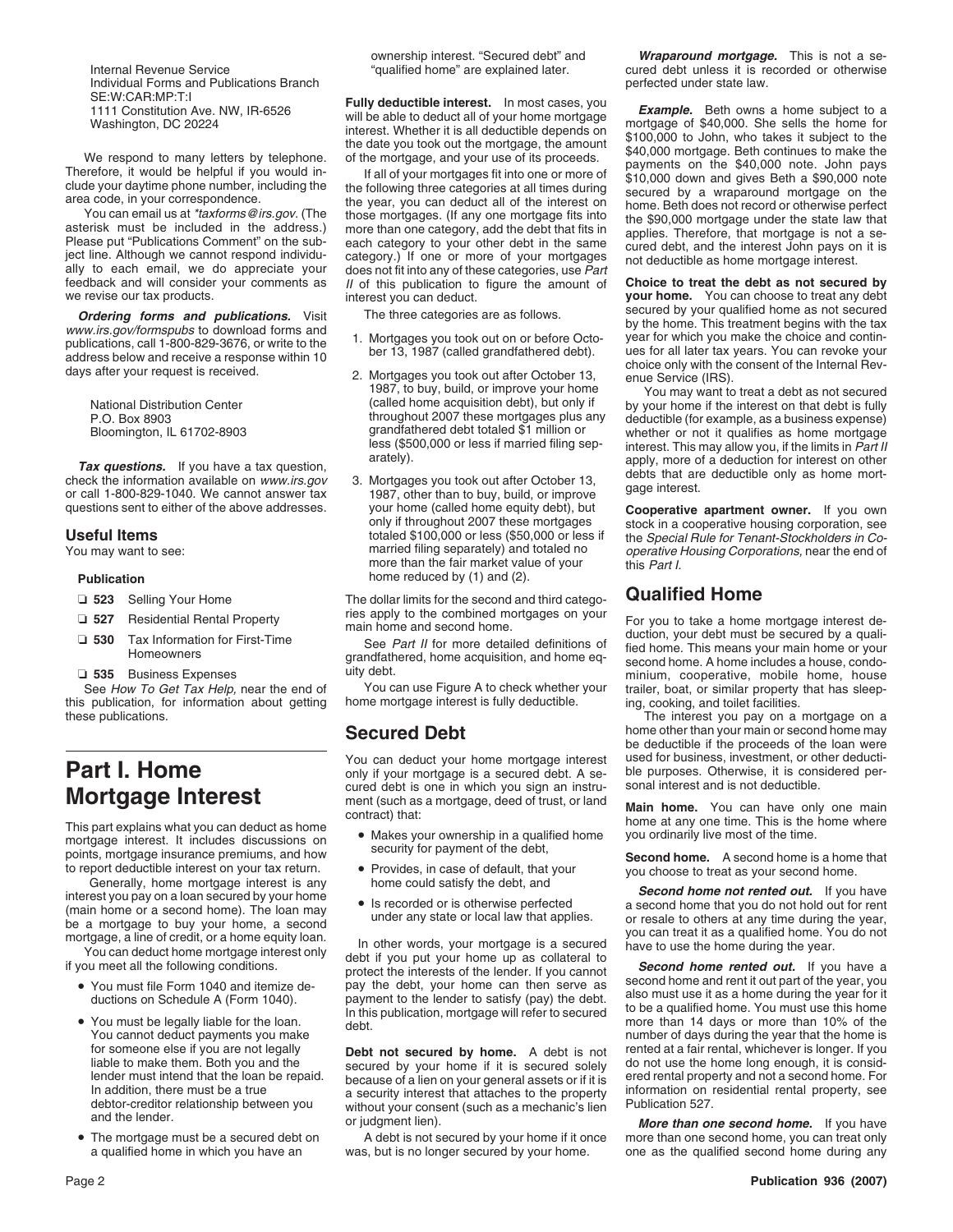### Figure A. **Is My Home Mortgage Interest Fully Deductible?**

*(Instructions: Include balances of ALL mortgages secured by your main home and second home.)*



<sup>1</sup> You must itemize deductions on Schedule A (Form 1040) and be legally liable for the loan. The loan must be a secured debt on a qualified home. See *Part I, Home Mortgage Interest.*

<sup>2</sup> If all mortgages on your main or second home exceed the home's fair market value, a lower limit may apply. See Home equity debt limit under Home Equity *Debt* in *Part II.*

 $^3$  Amounts over the \$1,000,000 limit (\$500,000 if married filing separately) qualify as home equity debt if they are not more than the total home equity debt limit. See Part II of this publication for more information about grandfathered debt, home acquisition debt, and home equity debt.

<sup>4</sup> See *Table 2* in *Part II* of this publication for where to deduct other types of interest payments.

- 
- 
- 

For the dots of the cost of your can choose to treat the new home as<br>
you can choose to treat the new home as<br>
you buy<br>
the cost of your home plus the cost of sour home plus the cost of any<br>
you can choose to treat the new cost and fair market value of your home between following conditions apply.

year. However, you can change the home you • If your second home is sold during the the part that is a qualified home and the part that treat as a second home during the year in the year or becomes your main home, you is n treat as a second home during the year in the year or becomes your main home, you is not. Dividing the cost may affect the amount of can choose a new second home as of the your home acquisition debt, which is limited to your home acquisition debt, which is limited to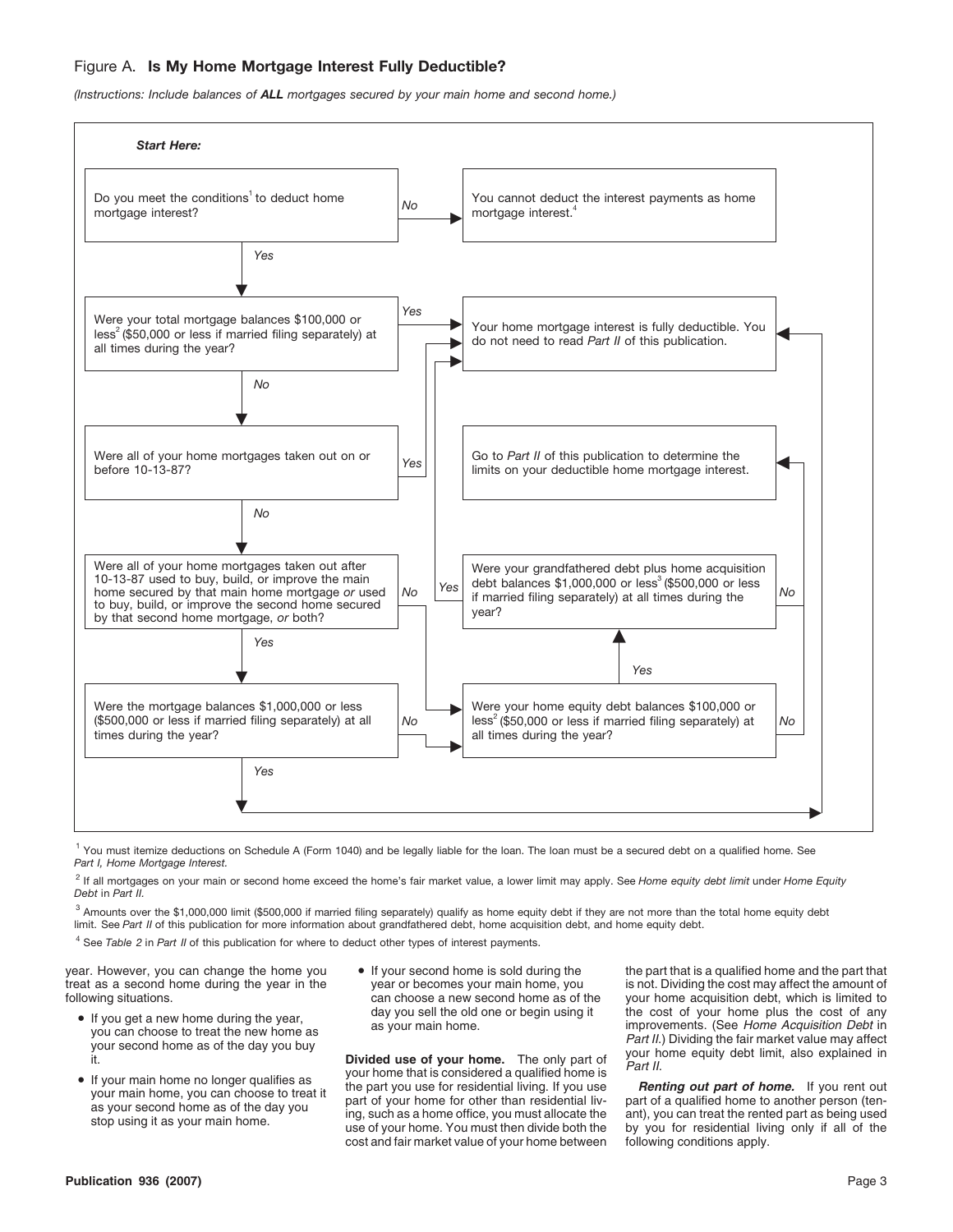- 
- 
- 

cation 587, Business Use of Your Home. It ex-<br>plains how to figure your deduction for the home on May 7. Through April 30, they made on a nonredeemable ground rent are not mort-

- 
- 

qualified home if it meets all the requirements. A **Mortgage assistance payments.** If you qual-<br>time-sharing plan is an arrangement between if y for mortgage assistance payments for the refund in income, report it on Form time-sharing plan is an arrangement between if y for mortgage assistance payments for the refund in income, report it on Form 1040, line two or more people that limits each person's lower-income families under section 235 interest in the home or right to use it to a certain National Housing Act, part or all of the interest lif you received a refund of interest you over-<br>on your mortgage may be paid for you. You paid in an earlier year, you

**Rental of time-share.** If you rent out your<br>time-share. If you rent out your<br>time-share, it qualifies as a second home only if  $\sim$  **No other effect on taxes**. Do not include showing the relation in box 3. For informatio

can take both the main home and a second obligation you assume to pay a fixed amount per<br>home into account.

This section describes certain items that can be ments on a redeemable ground rent, you can included as home mortgage interest and others deduct them as mortgage interest. The obtain a home mortgage. Points may also be<br>that cannot. It also describes certain special A ground rent is a redeemable ground rent if cal

### • The rented part of your home is used by **Late payment charge on mortgage payment.** • Your lease, including renewal periods, is the tenant primarily for residential living. You can deduct as home mortgage interest a for m You can deduct as home mortgage interest a late payment charge if it was not for a specific

• The rented part of your home is not a<br>
self-contained residential unit having sep-<br>
arate sleeping, cooking, and toilet facili-<br>
• You do not rent (directly or by sublease)<br>
• You do not rent (directly or by sublease)<br>
•

quarters, they are treated as one tenant. deduct your home mortgage interest (subject to payments made to end the lease and to buy<br> **Office in home.** If you have an office in your ing, the date of the sale.<br>
home that you

plains how to figure your deduction for the home on May 7. Through April 30, they made on a nonredeemable ground rent are not mort-<br>business use of your home, which includes the home mortgage interest payments of \$1,220. g business use of your home, which includes the home mortgage interest payments of \$1,220. gage interest. You can deduct them as rent if<br>business part of your home mortgage interest. The settlement sheet for the sale of the The settlement sheet for the sale of the home they are a business part of the sale of the home they are a business showed \$50 interest for the 6-day period in May

lower-income families under section 235 of the 21.<br>National Housing Act, part or all of the interest

than one home, you can each take into account **Redeemable ground rents.** In some states terest it paid in a prior year.<br>
only one home as a qualified home. However, if (such as Maryland), you can buy your home If you recei only one home as a qualified home. However, if (such as Maryland), you can buy your home If you receive a Form 1098 from the coopera-<br>you both consent in writing, then one spouse subject to a ground rent. A ground rent is you both consent in writing, then one spouse subject to a ground rent. A ground rent is an tive housing corporation, the forr<br>can take both the main home and a second obligation you assume to pay a fixed amount per only th year on the property. Under this arrangement, you are leasing (rather than buying) the land on **Points**<br> **Special Situations** which your home is located.<br>
If you make annual or periodic rental pay- The term

situations that may affect your deduction. all of the following are true. charges, loan discount, or discount points.

- 
- 
- 
- 

**Home under construction.** You can treat a<br>home under construction as a qualified home for<br>a period of up to 24 months, but only if it be-<br>comes your qualified home at the time it is ready<br>for occupancy.<br>The 24-month perio

**Home destroyed.** You may be able to con-<br>
the tax years to which it applies. You can deduct<br>
tive reating your home and qualitied home in each year only the interest that qualities are<br>
the are a qualitied home in each y

**Ministers' and military housing allowance.** ally must include the refund in income in the year<br>If you are a minister or a member of the uni-<br>you receive it. However, you need to include it. This rule applies to your main home and to a<br>second home that you treat as a qualified home. formed services and receive a housing allow-<br>**Time-sharing arrangements.** You can treat a<br>home mortgage interest.<br>home wou own un

part of the year.<br>Cannot deduct the interest that is paid for you. a Form 1098, Mortgage Interest Statement,

The term "points" is used to describe certain charges paid, or treated as paid, by a borrower called loan origination fees, maximum loan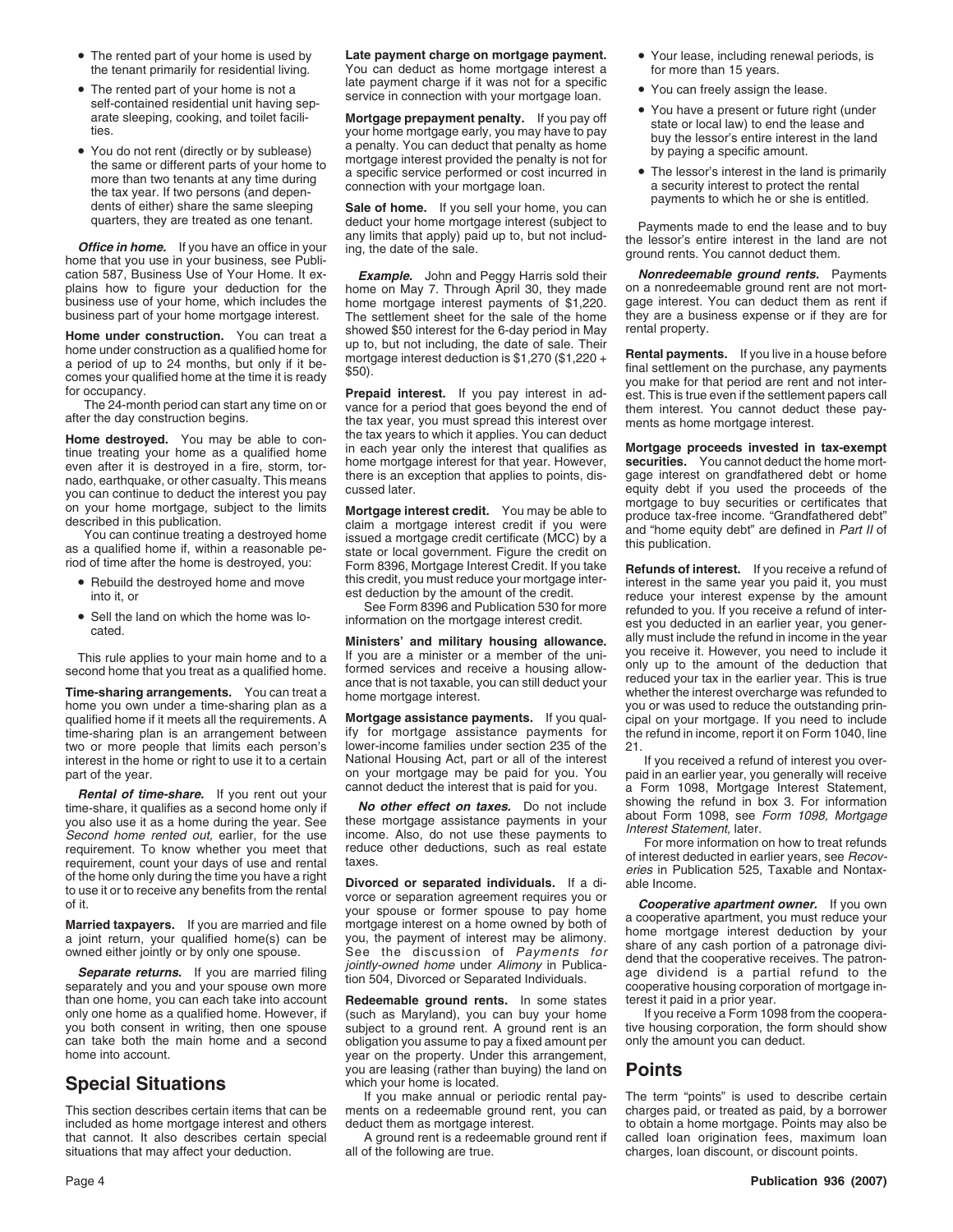Figure B. **Are My Points Fully Deductible This Year?**



The funds you provided do not have to have been applied to the points. They can include a down payment, an escrow deposit, earnest money, and other funds you paid at or before closing for any purpose.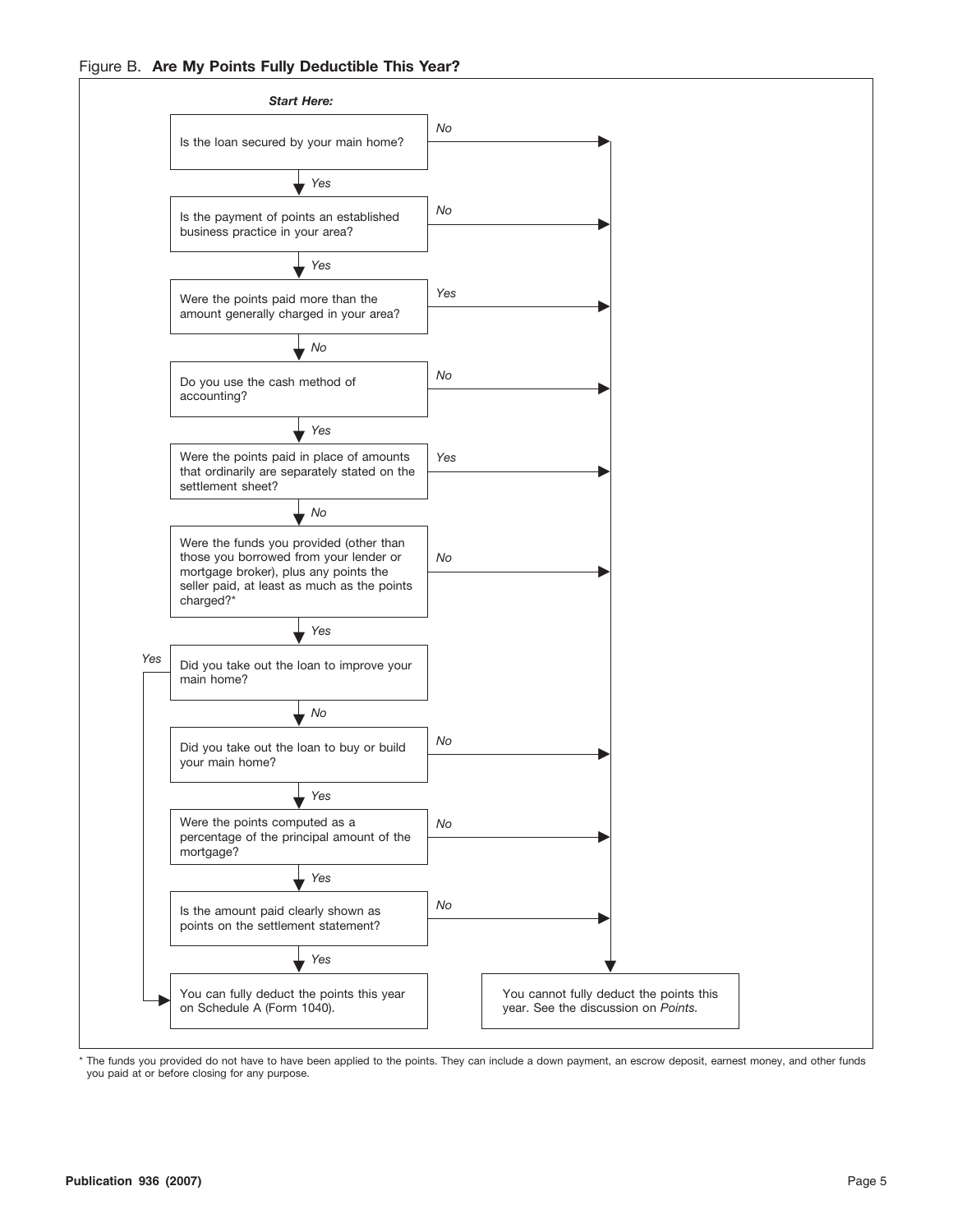A borrower is treated as paying any points **Refinancing.** Generally, points you pay to 5. Either your loan amount is \$250,000 or that a home seller pays for the borrower's mort-<br>gage. See Points paid by the seller, later.<br>the year you pay them. This is true even if the than:

B as a quick guide to see whether your points are fully deductible in the year paid.) services, in place of amounts that ordinarily are

- 
- 
- 
- 
- 
- 
- 
- 
- 

choose to either fully deduct the points in the you receive it and deduct expenses in the the points over the life of the loan.<br>Vear you had information about



the year you pay them. This is true even if the

new mortgage is secured by your main home.<br>However, if you use part of the refinanced a. 4, if your loan period is 15 years or less,<br>mortgage proceeds to improve your main home You generally cannot deduct the full amount of<br>points in the year paid. Because they are pre-<br>paid interest, you generally deduct them ratably<br>paid interest, you generally deduct them ratably<br>over the life (term) of the mo

gage to buy a home. In 2007, Bill refinanced that your area. You paid \$4,800 in points. You made mortgage with a 15-year \$100,000 mortgage 3 monthly payments on the loan in 2007. You **Deduction Allowed in Year Paid** loan. The mortgage is secured by his home. To can deduct \$60 [(\$4,800 ÷ 240 months) x 3<br>You can fully d You can fully deduct points in the year paid if you get the new loan, he had to pay three points meet all the following tests. (You can use Figure (\$3,000). Two points (\$2,000) were for prepaid meet all the following tests. (You can use Figure (\$3,000). Two points (\$2,000) were for prepaid twelve payments, you will be able to deduct R as a quick quide to see whether your points interest, and one point (\$1,000) wa stated separately on the settlement statement.<br>Bill paid the points out of his private funds, rather 1. Your loan is secured by your main home. Bill paid the points out of his private funds, rather **Special Situations** (Your main home is the one you ordinarily than out of the proceeds of the new loan. The<br>
live in most of the time.) payment of points is an established practice in<br>
2. Paying points is an established business the area, and first payment on the new loan was due July 1. Uriginal issue discount. It you do not qualify<br>He made six payments on the loan in 2007 and to either deduct the points in the year paid or<br>is a cash has is taxpayer

this method.<br>
S. The points were not paid in place of<br>
the loan. He deduct wo points (\$2,000) ratably over the life of<br>
the loan. He deducts \$67 [(\$2,000 + 180<br>
the loan are not interest. Examples of<br>
rately on the settlem

**Example 2.** The facts are the same as in • Notary fees, and ing, plus any points the seller paid, were at *Example 1*, except that Bill used \$25,000 of the **6. Displace in a control** ing, plus any points the seller paid, were at Example 1, except that Bill used \$25,000 of the  $\bullet$  Preparation costs for the mortgage note or least as much as the points charged. The loan proceeds to improve his home and \$

earnest money, and other funds you paid Bill also deducts the ratable part of the re- mortgage.<br>at or before closing for any purpose. You maining \$1,500 (\$2,000 - \$500) that must be The total amount Bill deducts in 2007 is \$550 pays to the lender to arrange financing for the 7. You use your loan to buy or build your  $\frac{500 + $50}{\text{m}}$ . The results were computed as a parcent (\$500 + \$50).

8. The points were computed as a percent<br>age of the principal amount of the mort-<br>gage.<br>9. The annount is clearly shown on the settle-<br>9. The seller same treatment (such as the Settlement<br>ment statement (such as the Settle

- 
- 2. Your loan is secured by a home. (The
- 
- the loan. Same or longer period.
- -
	-

3. The points paid were not more than the<br>
is a cash basis taxpayer.<br>
4. You use the cash method of accounting.<br>
This means you report income in the year<br>
This means you report income in the year<br>
This means you report inc

- 
- 
- 

been applied to the points. They can in-<br>clude a down payment, an escrow deposit, 2007. His deduction is \$500 (\$2,000  $\times$  25%). either in the year paid or over the life of the clude a down payment, an escrow deposit,  $2007$ . His deduction is \$500 (\$2,000  $\times$  25%). either in the year paid or over the life of the earnest money, and other funds you paid  $\overline{B}$  and  $\overline{B}$  and  $\overline{B}$  and  $\overline$ 

cannot have borrowed these funds from spread over the life of the loan. This is \$50 **Points paid by the seller.** The term "points" your lender or mortgage broker.  $\frac{1}{3}$ ,  $\frac{1}{300}$  + 180 months) × 6 payments in 2007 [(\$1,500 ÷ 180 months)  $\times$  6 payments] in 2007. Includes loan placement fees that the seller<br>The total amount Bill deducts in 2007 is \$550 pays to the lender to arrange financing for the

1. You use the cash method of accounting.<br>Note. If you meet all of these tests, you can This means you report income in the year any of those tests are not met, the buyer deducts<br>Note the interport income in the same of th

year paid, or deduct them over the life of the year you pay them. Most individuals use If you need information about the basis of this method.<br>In this method. The see Publication 523 or Publication 523 or Publication 523 o

**Home improvement Ioan.** You can also fully<br>
deduct in the year paid points paid on a loan to<br>
improve your main home, if tests (1) through (6)<br>
are met.<br> **Second home.** You cannot fully de-<br> **Second home.** You cannot full duct in the year paid points you pay on 4. If your loan period is more than 10 years, (6)), you can deduct the points in the year paid, **CAUTON** loans secured by your second home. The terms of your loan are the same as The up to the amount of funds you provided. In addi-<br>You can deduct these points only over the life of The other loans offered in your area tion, you can deduct any points paid by the seller.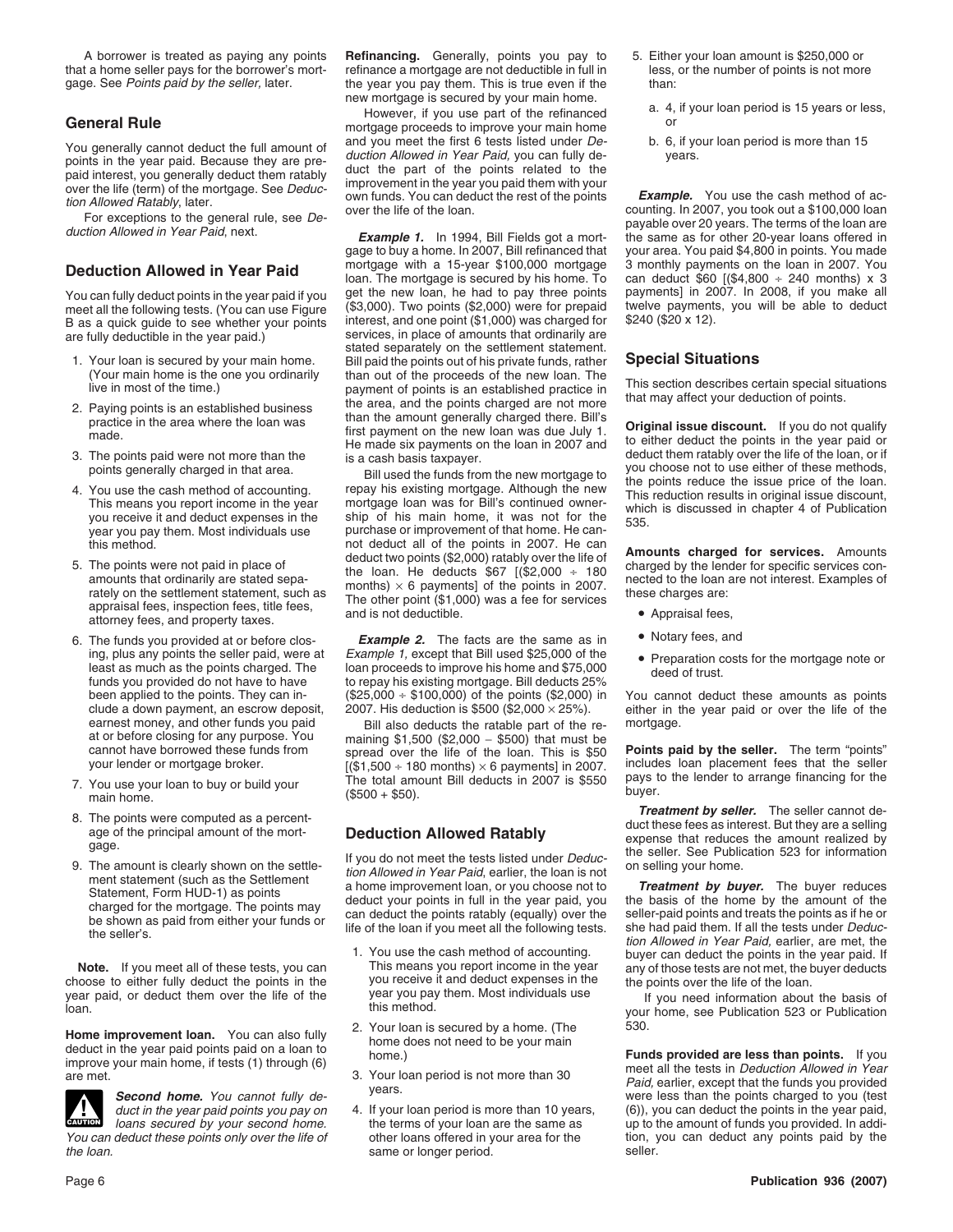*Example 1.* When you took out a \$100,000 paid in full at the time of closing. These fees can You will have to figure the interest that accrued mortgage loan to buy your home in December, be deducted fully in 2007 if the m you were charged one point (\$1,000). You meet all the tests for deducting points in the year paid, mortgage insurance issuer to determine the de- with other interest you pay for 2008.<br>except the only funds you provided were a \$750 ductible amount if it is not reported except the only funds you provided were a  $$750$  ductible amount open to the  $$1.000$  charged for Form 1098. down payment. Of the \$1,000 charged for Form 1098. **Refunded interest.** If you received a refund of points, you can deduct \$750 in the year paid.<br>You spread the remaining \$250 over the life of Special rules for prepaid mortgage insur- year, you generally will receive a Form 1098 the mortgage. **ance.** If you paid premiums for qualified mort-

**Example 2.** The facts are the same as in periods after the close of the tax year, such Example 1, except that the person who sold you premiums are treated as paid in the period to your home also paid one point (\$1,000) to help which they are allocated. No deduction is al-<br>you get your mortgage. In the year paid, you can lowed for the unamortized balance if the mort- ing 2007 may be shown in box 4 of you get your mortgage. In the year paid, you can lowed for the unamortized balance if the mort- ing 2007 may be shown in box 4 of Form 10<br>deduct \$1,750 (\$750 of the amount you were gage is satisfied before its term (except charged plus the \$1,000 paid by the seller). You case of qualified mortgage insurance provided spread the remaining \$250 over the life of the by the Department of Veterans Affairs or Rural **How To Report** mortgage. You must reduce the basis of your Housing Service).

the year the mortgage ends. However, if you married filing separately), you cannot deduct your home, show that person's name, address,<br>refinance the mortgage with the same lender, your mortgage insurance premiums. That and refinance the mortgage with the same lender, your mortgage insurance premiums. and taxpayer identification number (TIN) on the vou cannot deduct any remaining balance of  $\overline{a}$ 

Example. Dan paid \$3,000 in points in 1997 gage interest. See Form 1098, Mortgage Inter-<br>that he had to spread out over the 15-year life of est Statement, next. security number, an individual taxpayer identifithe mortgage. He had deducted \$2,000 of these cation issued by the Internal Revenue

Dan prepaid his mortgage in full in 2007. He can deduct the remaining \$1,000 of points in can deduct the remaining \$1,000 of points in<br>
If you paid \$600 or more of mortgage interest those points on Schedule A (Form 1040), line

you receive should show not only the total inter-<br>filth of cooperative housing corporation) in the first return of the filter and paid during the vear. but also your deductible course of that person's trade or business. A points paid during the year. See Form 1098, governmental unit is a person for purposes of other person received a Form 1098 showing the Mortgage Interest Statement, later.<br>Mortgage Interest Statement, later. that was paid

**Qualified mortgage insurance.** Qualified only points that you can fully deduct in the year borrowers know what his or her share is.<br>mortgage insurance is mortgage insurance pro-<br>paid. However, certain points not included mortgage insurance is mortgage insurance pro-<br>vided by the Department of Veterans Affairs, the vided by the Department of Veterans Affairs, the Form 1098 also may be deductible, either in the **Mortgage proceeds used for business or in-**Housing Service, and private mortgage insur-earlier discussion of Points to determine duction is limited under the rules explained in ance (as defined in section 2 of the Homeown-whether you can deduct points not shown on ers Protection Act of 1998 as in effect on December 20, 2006).

Mortgage insurance provided by the Depart- **Prepaid interest on Form 1098.** If you pre- this publication. It shows where to deduct the ment of Veterans Affairs is commonly known as paid interest in 2007 that accrued in full by Janu-<br>a funding fee. If provided by the Rural Housing ary 15, 2008, this prepaid interest may be activities. The Table 1 Instructi Service, it is commonly known as a guarantee included in box 1 of Form 1098. However, you Part II explain how to divide the excess interest fee. The funding fee and guarantee fee can cannot deduct the prepaid amount for Ja fee. The funding fee and guarantee fee can cannot deduct the prepaid amount for January either be included in the amount of the loan or 2008 in 2007. (See Prepaid interest, earlier.)

be deducted fully in 2007 if the mortgage insur-<br>for 2008 and subtract it from the amount in box<br>ance contract was issued in 2007. Contact the<br>1. You will include the interest for January 2008

gage insurance that are properly allocable to *interest*, earlier. premiums are treated as paid in the period to **Mortgage insurance premiums.** The amount which they are allocated. No deduction is al-<br>which they are allocated. No deduction is al-<br>of mortgage insurance premiums you paid du gage is satisfied before its term (except in the case of qualified mortgage insurance provided

**Excess points.** If you meet all the tests in  $Deduction$  income on Form 1040, line 38, is more than  $Deduction$  Allowed in Year Paid, earlier, except  $Deduction$  Allowed in Year Paid, earlier, except  $Deduction$  Allowed in Year Paid, earlier, e **Mortgage ending early.** If you spread your *surance Premiums Deduction Worksheet* to fig-<br>deduction for points over the life of the mort-<br>gage, you can deduct any remaining balance in gross income is more than \$109,000 (\$

# points through 2006. **Form 1098, Mortgage Interest** Service), or an employer identification number.

If you paid \$600 or more of mortgage interest those points on Schedule A (Form 1040), line (including certain points and mortgage insur- 12. **Limits on deduction.** You cannot fully deduct<br>points paid on a mortgage that exceeds the ance premiums) during the year on any one Deduct mortgage insurance premiums on<br>limits discussed in Part II. See the Table 1 In-<br>str **Form 1098.** The mortgage interest statement interest to a person (including a financial institu-<br>vou receive should show not only the total inter-<br>tion or cooperative housing corporation) in the file a joint return) were est paid during the year, but also your deductible course of that person's trade or business. A on a mortgage that was for your home, and the

The statement for each year should be sent

You can treat amounts you paid during 2007 for<br>qualified mortgage insurance as home mort-<br>gage interest. The insurance must be in connec-<br>tion with home acquisition debt, the insurance<br>contract must have been issued after

year paid or over the life of the loan. See the vestment. If your home mortgage interest de-<br>earlier discussion of *Points* to determine duction is limited under the rules explained in whether you can deduct points not shown on  $Part II$ , but all or part of the mortgage proceeds<br>Form 1098.  $\blacksquare$ 

ary 15, 2008, this prepaid interest may be 2008 in 2007. (See Prepaid interest, earlier.) ceeds were used.

Special rules for prepaid mortgage insur-<br>ance. If you paid premiums for qualified mort-<br>showing the refund in box 3. See *Refunds of* 

home by the \$1,000 paid by the seller.<br>**Limit on deduction.** If your adjusted gross reported to you on Form 1098 on Schedule A

you cannot deduct any remaining balance of<br>spread points. Instead, deduct the remaining<br>balance over the term of the new loan.<br>A mortgage may end early due to a prepay-<br>and during the year, but also your mortgage<br>ment, ref

interest that was paid during the year, attach a statement to your return explaining this. Show **Mortgage Insurance** to you by January 31 of the following year. A how much of the interest each of you paid, and copy of this form will also be sent to the IRS. give the name and address of the person who The etatement wi vy of this form will also be sent to the IRS. give the name and address of the person who **Premiums** The statement will show the total interest you received the form. Deduct your share of the

you must have paid the premiums before 2008 any interest that was paid for you by a govern-<br>for coverage in effect during 2007.<br>As a general rule, Form 1098 will include 1040). line 10. You should let each of the other 1040), line 10. You should let each of the other

deductible activities, see Table 2 near the end of<br>Prepaid interest on Form 1098. If you pre-<br>this publication. It shows where to deduct the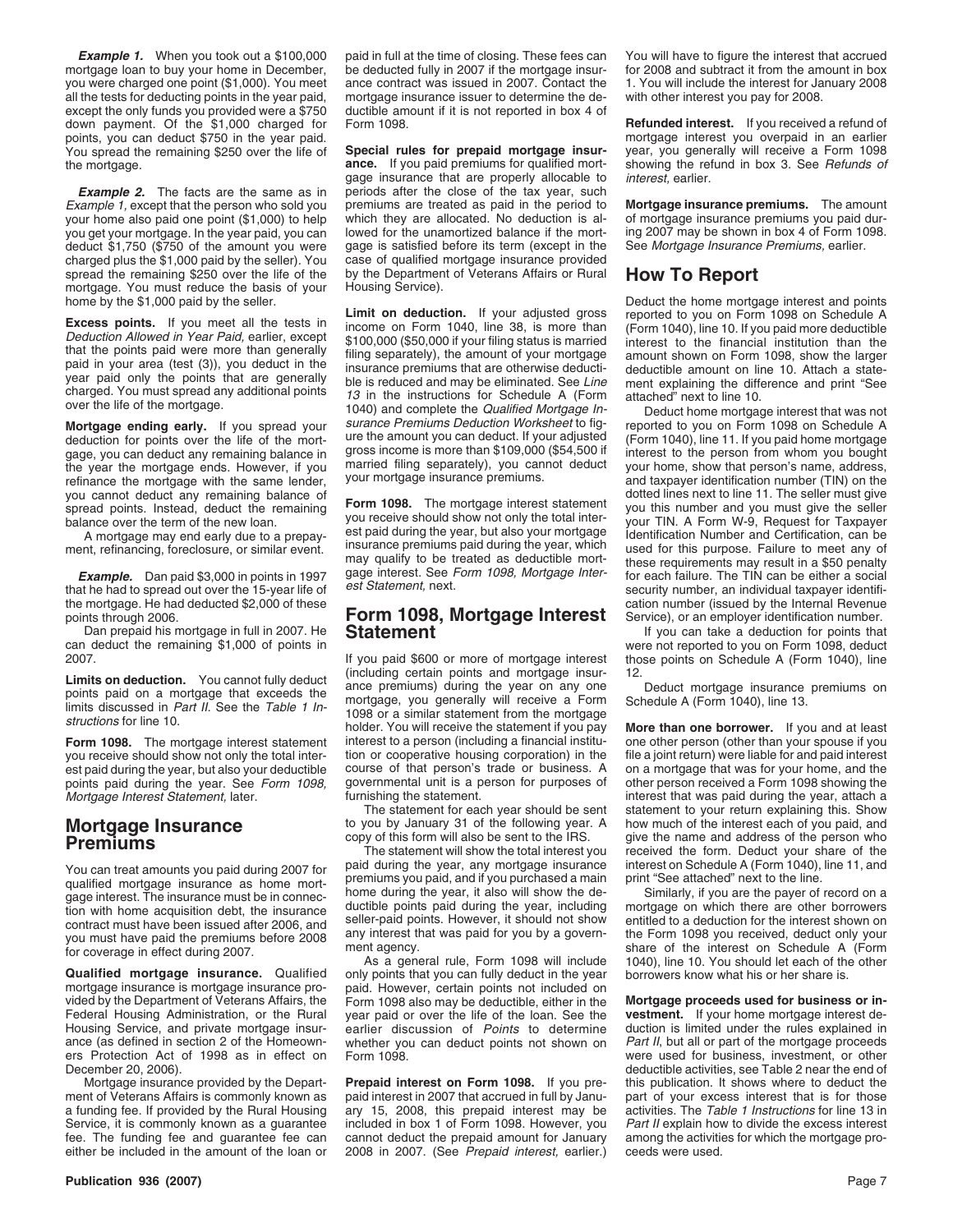# Tenant-Stockholders in<br>Cooperative Housing

A qualified home includes stock in a cooperative to the **Home Mortgage** to the home's cost, plus the cost of any<br>housing corporation owned by a ten- **Home Mortgage** substantial improvements within the limit housing corporation owned by a ten-<br>ant-stockholder. This applies only if the ten-**Integrate Departments** or substantial improvements within the limit ant-stockholder. This applies only if the ten-<br>ant-stockholder is entitled to live in the house or **Interest Deduction**<br>apartment because of owning stock in the coop-<br>2. You build or improve your home and take

- 
- 
- 
- 

you cannot use your cooperative housing stock

- 
- 

Your shares of stock in the qualify as home equity debt (discussed later).<br>Cooperative **COOPER** 

its discussed in Part II apply to you, treat your share of the cooperative's debt as debt incurred

**Special Rule for** interest. Use the rules in this publication to de-<br>**Tenant-Stockholders in** termine your deductible mortgage interest. tions.

apartment because of owning stock in the coop-<br>
erative.<br>
Cooperative housing corporation. This is a<br>
corporation that meets all of the following condi-<br>
in deductible home mortgage interest. These<br>
corporation that meets

• Each of the stockholders, only because of limited to the interest on the part of your home work is completed. The home acquisition <br>• Each of the stockholders, only because of limited to the interest on the part of your owning the stock, can live in a house, an anortgage debt that is not more than your quali-<br>apartment, or house trailer owned or a metal loan limit. This is the part of your home penses incurred within the period beginapartment, or house trailer owned or example lead loan limit. This is the part of your home penses incurred within the period begin-<br>leased by the corporation. example and the mortgage debt that is grandfathered debt or th mortgage debt that is grandfathered debt or that ining 24 months before the work is<br>is not more than the limits for home acquisition completed and ending on the date of the

stantial improvements, only the debt that is not to secure a debt because of either:<br>more than the cost of the home plus improvemore than the cost of the home plus improve-<br>• Restrictions under local or state law, or ments qualifies as home acquisition debt. The puilding a home on the lot that he owned. He<br>• Restrictions in the cooperative agreemen

purpose is to permit the ten-<br>ant-stockholder to treat unsecured debt as a mount you can treat as bome acquisition debt quade that was secured by the home. The mort-

ant-stockholder to treat ansecured debt as<br>secured debt).<br>Secured debt as secured debt as a mount you can treat as home acquisition debt<br>However, you can treat a debt as secured by the home<br>However, you can treat a debt as

Mortgage that qualifies later. A mortgage The total shares of stock in that does not qualify as home acquisition debt the cooperative because it does not meet all the requirements may qualify at a later time. For example, a debt **Limits on deduction.** To figure how the lim-<br>discussed in Part II apply to you, treat your as home acquisition debt because it is not secured by the home. However, if the debt is later

Form 1098. The cooperative should give tion debt, even if you do not actually use the jected, a reasonable additional time will be you a Form 1098 showing your share of the proceeds to buy, build, or substantially improve allowed to make a new application.

- **Cooperative Housing 1. You buy your home within 90 days before**<br> **Corporations** or after the date you take out the mort-**Corporation In the date you take out the mort-**<br> **Corporation Supplem Corporation Supplem Supplem Corporation Supplem Corporation debt is limited at a gradient of the home acquisition debt is limited at a gradient of the** gage. The home acquisition debt is limited<br>to the home's cost, plus the cost of any
	-
	-

• No stockholder can receive any distribu-<br>
tion out of capital, except on a partial or<br>
tion out of capital, except on a partial or<br>
tion out of capital, except on a partial or<br>
tion out of capital, except on a partial or by that home.<br>Stock used to secure debt. In some cases, If the amount of your mortgage is more than mortgage qualifies as home acquisition debt be-<br>you cannot use your cooperative housing stock the cost of the home plus th

• Restrictions in the cooperative agreement additional debt may qualify as home equity debt used \$45,000 of his personal funds to build the (discussed later).<br>(other than restrictions in which the main (discussed later). ( (other than restrictions in which the main (discussed later). home. The home. The home was completed on October 31.<br>Home acquisition debt limit. The total On November 21, John took out a \$36,000 mort-



by you. The cooperative should determine your<br>share of its grandfathered debt, its home acqui-<br>share of its grandfathered debt, its home acqui-<br>share of its grandfathered debt, its home acqui-<br>share of each of these types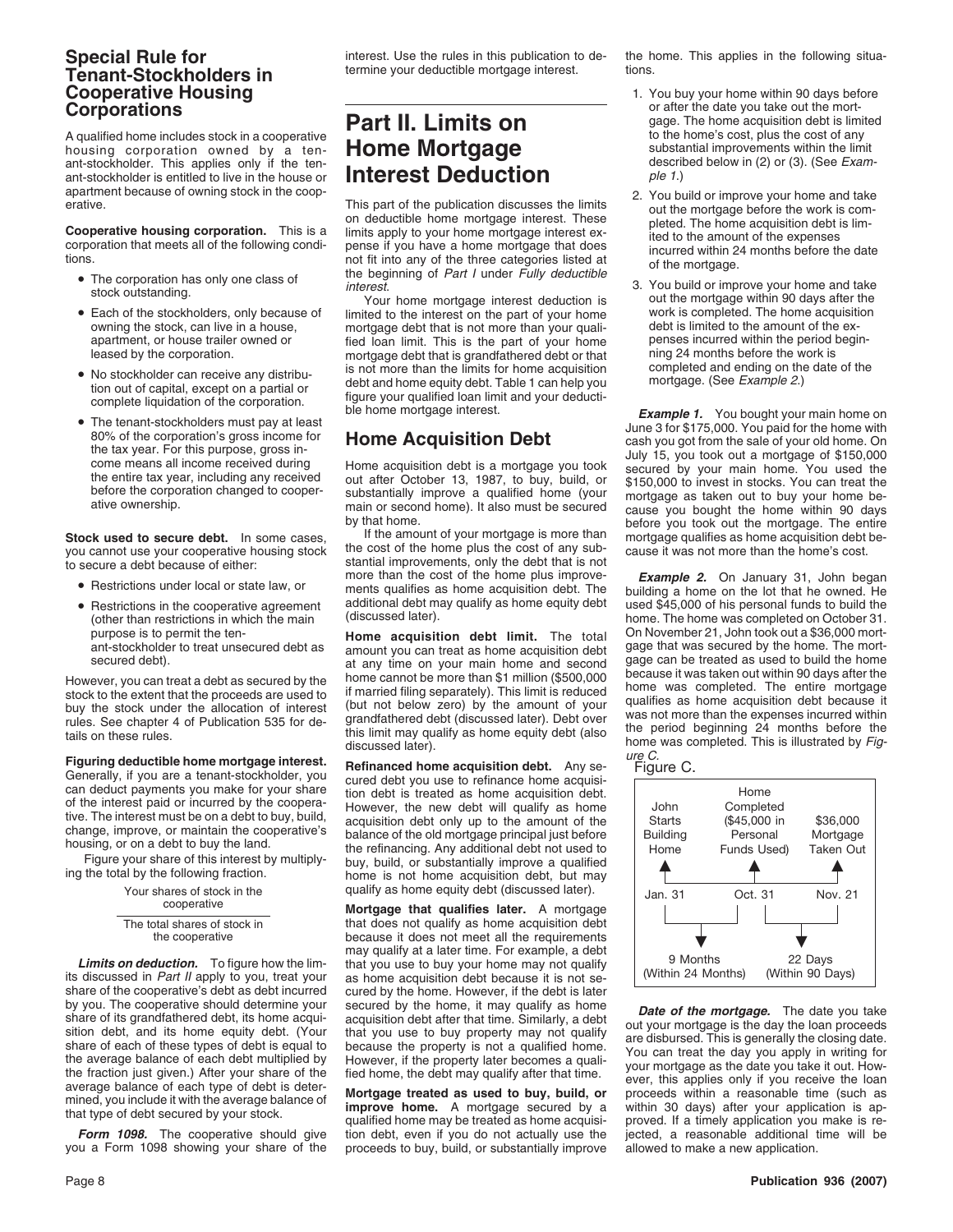**Cost of home or improvements.** To deter- the current balance on your original mortgage grandfathered debt for the term of the first refi-<br>mine your cost, include amounts paid to acquire (home acquisition debt) is \$95,000. mine your cost, include amounts paid to acquire (home acquisition debt) is \$95,000. Bank M of- any interest in a qualified home or to substan-fers you a home mortgage loan of 125% of the any interest in a qualified home or to substan-<br>tially improve the home.<br>FMV of the home less any outstanding mort-

ing a qualified home includes the costs to ac-<br>quire real property and building materials, fees mortgage loan [(125% × \$110,000) – \$95,000] was a five-year balloon note and the entire balquire real property and building materials, fees mortgage loan [(125% × \$110,000) – \$95,000] was a five-year balloon note and the entire bal-<br>for architects and design plans, and required with Bank M. for architects and design plans, and required with Bank M. ance on the note was due in 1991. Chester<br>Your home equity debt is limited to \$15,000. refinanced the debt in 1991 with a new 20-year

**Substantial improvement.** An improve-<br>ment is substantial if it: • **•** \$100,000, the maximum limit, or **grandfathered debt for its entire term** (20 years).

- 
- 
- 

a divorce. If you incur debt to acquire the interest of a spouse or former spouse in a home, *Part of home not a qualified home.* To **Table 1 Instructions** because of a divorce or legal separation, you figure the limit on your home equity debt, you can treat that debt as home acquisition debt. must divide the FMV of your home between the

**Part of home not a qualified home.** To part that is a qualified home and any part that is itemized deductions, you can deduct all of the not a qualified home. See *Divided use of your* interest you paid during the year on between the part of your home that is a qualified **Fair market value (FMV).** This is the price<br>home and any part that is not a qualified home. at which the home would change hands be-<br>See Divided use of your home under Qua

If you took out a loan for reasons other than to the FMV.<br>
In either of those cases, you do not need Table the FMV.<br>
1. Otherwise, you can use Table 1 to determine may qualify as home equity debt. In addition, **Grandfathered Debt** your qualified loan debt you incurred to buy, build, or substantially debt you incurred to buy, build, or substantially improve your home, to the extent it is more than improve your home, to the extent it is more than If you took out a mortgage on your home before<br>the home acquisition debt limit (discussed ear- October 14, 1987, or you refinanced such a

Home equity debt is a mortgage you took out after October 13, 1987, that:

- 
- 

To years ago. You did not have a mortgage on<br>your home until last year, when you took out a<br>\$20,000 loan, secured by your home, to pay for the limit based on your home's fair market value<br>your daughter's college tuition an

- 
- date that the last debt was secured by the depending on how you used the proceeds.

**Example.** You own one home that you was not amortized over the term of the debt), prepayment by refinancing your hor bought in 2000. Its FMV now is \$110,000, and then you treat the refinanced debt as by applying proceeds

FMV of the home less any outstanding mort-The cost of building or substantially improv- gages or other liens. To consolidate some of *Example.* Chester took out a \$200,000 first

- 
- 

Repairs that maintain your home in good con-<br>dition, such as repainting your home, are not as the interest on the equity debt limit (such as a sepainting your home, are not as the interest on \$27,500 (\$42,500 – \$15,000)<br>su provements.<br>**Acquiring an interest in a home because of** Table 1 Instructions for line 13 for an explanation the Table 1 Instructions that follow.<br>Acquiring an interest in a home because of Table 1 Instructions for line 13

must divide the FMV of your home between the Unless you are subject to the overall limit on part that is a qualified home and any part that is itemized deductions, you can deduct all of the

See Divided use of your home under Qualified tween you and a buyer, neither having to sell or<br>
Home in Part I. buy, and both having reasonable knowledge of all relevant facts. Sales of similar homes in your<br>
Home Equity De

October 14, 1987, or you refinanced such a<br>mortgage it may qualify as grandfathered debt.  $\overline{HIP}$  main and second home regardless of lier), may qualify as home equity debt. mortgage, it may qualify as grandfathered debt. **TIP** main and second home regardl<br>Home equity debt is a mortgage you took out To qualify, it must have been secured by your qualified home on October 13, 1987, and at all<br>times after that date. How you used the pro-

**Example.** You bought your home for cash the amount of your grandfathered debt reduces 10 years ago. You did not have a mortgage on the \$1 million limit for home acquisition debt and

The equity debt limit. There is a limit on the 1987, for an amount that was refined a grandfathered debt. If you refined these amounts to complete lines 1, 2,<br>
Home equity debt limit. There is a limit on the 1987, for an a

amount of its home acquisition debt and anced after October 13, 1987, as and the outstanding home acquisition and debt that was refinanced. After that, you treat it the mortgage during the year. (This does and the outstand and the outstanding home acquisition and debt that was refinanced. After that, you treat it the mortgage during the year. (This does grandfathered debt for each home on the as home acquisition debt or home equity debt, not as home acquisition debt or home equity debt, not include borrowing debt or home equity debt, not include borr<br>depending on how you used the proceeds.

home.<br>**Exception.** If the debt before refinancing • You did not prepay more than one month's was like a balloon note (the principal on the debt principal during the year. (This includes was not amortized over the term of the debt), prepayment by refinancing your home or then you treat the refinanced debt as

Your home equity debt is limited to \$15,000. refinanced the debt in 1991 with a new 20-year<br>mortgage. The refinanced debt is treated as

• Adds to the value of your home, • \$15,000, the amount that the FMV of **Line-of-credit mortgage.** If you had a<br>• Prolongs your home's useful life or \$110,000 exceeds the amount of home line-of-credit mortgage on October 1 • Prolongs your home's useful life, or<br>• Adapts your home to new uses.<br>• Adapts your home to new uses.<br>• Adapts your home to new uses.<br>• Debt higher than limit. Interest on the additional amounts are either<br>bet higher than

- 
- 

**buy, buy, build, or substantially improve you can use Table 1 to determine**<br>your qualified loan limit and deductible home



• Does not qualify as home acquisition debt<br>or as grandfathered debt, and<br>or as grandfathered debt, and<br>or as grandfathered debt, and<br>or interest you paid on grandfathered debt is fully<br>of through 5. Enter zero on line 6 a

your daughter's college tuition and your father's<br>medical bills. This loan is home equity debt. **Refinanced grandfathered debt.** If you refi-<br>medical bills. This loan is home equity debt. **Refinanced grandfathered debt.** A

- 
-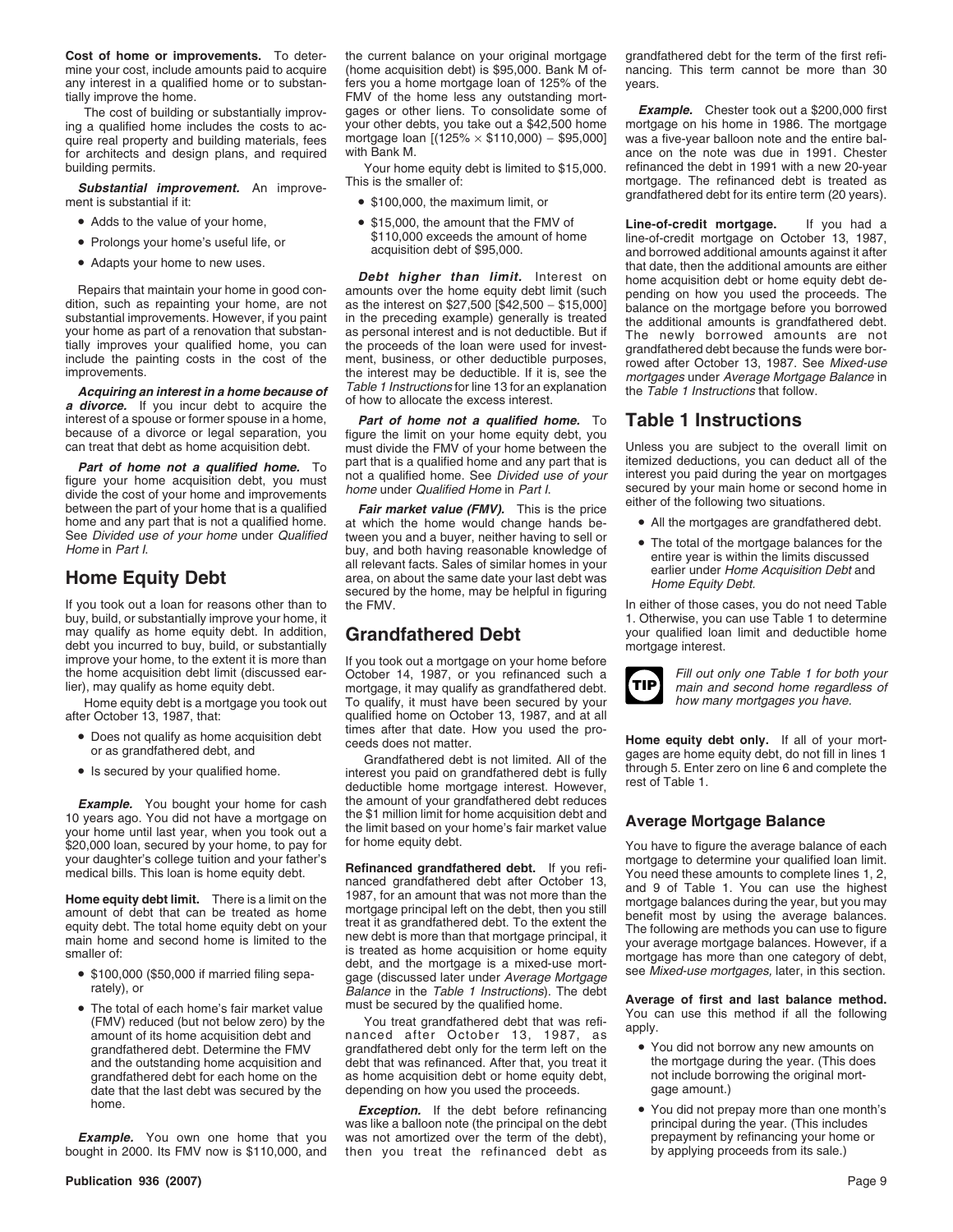basis. You treat your payments as level time because of changes in the interest balance for the year, you can use that amount.<br>
rate.



- 
- 
- 
- 

# Interest paid divided by interest rate method.<br>You can use this method if at all times in 2007 average balance of either category. Instead, for mortgage.<br>the mortgage was secured by your qualified each category, use the fo



- 2007. However, do include interest b. Next, any grandfathered debt, and that is for 2007 but was paid in an **Line 7** earlier year c. Finally, any home acquisition debt. .................
- 
- 

**Example.** Mr. Blue had a line of credit se-<br>cured by his main home all year. He paid interest grandfathered debt. Determine the FMV of \$2,500 on this loan. The interest rate on the **Example 1.** In 1986, Sharon took out a and the outstanding home acquisition and loan was 9% (.09) all year. His average balance \$1,400,000 mortgage to buy her main home and loan was 9% (.09) all year. His average balance \$1,400,000 mortgage to buy her main home grandfathered debt for each home on the using this method is \$27,778, figured as follows. (grandfathered debt). On March 2, 2007, whe

- 
- 
- 

balance or the average balance for the month, were all \$180,000, because none of her princi-<br>you can use either to figure your average bal-<br>ance for the year. You can treat the balance as tion debt. (They are all applied t

ance by adding your monthly closing or average 10). Therefore, the average balance of the home

• You had to make level payments at fixed balances and dividing that total by the number of acquisition debt for 2007 was \$150,000<br>equal intervals on at least a semi-annual months the home secured by that mortgage was (\$1, months the home secured by that mortgage was a qualified home during the year.

even if they were adjusted from time to If your lender can give you your average **Example 2.** The facts are the same as in time because of changes in the interest balance for the year, you can use that amount. *Example 1.* 

**Example.** Ms. Brown had a home equity gage are applied to the home equity debt, reduc-<br>loan secured by her main home all year. She ing it to zero. The balance of the home To figure your average balance, com-<br>plete the following worksheet.<br>plete the following worksheet.<br>age balance for each month. She can figure her discussed her November and De-<br>average balance for the year by adding her ce

1. Enter the balance as of the first day<br>of the year that the mortgage was<br>secured by your qualified home<br>during the year (generally January<br>debt, home acquisition debt, and home equity<br>1) ................................ of the year that the mortgage was used its proceeds partly to refinance a mortgage secured by your qualified home that you took out in an earlier year to buy your secured by your qualified home that you took out in an earlier year to buy your **Line 1** during the year (generally home (home acquisition debt) and partly to buy December 31) .............. a car (home equity debt). Figure the average balance for the current year

3. Add amounts on lines 1 and 2 . . . Complete lines 1 and 2 of Table 1 by includ- of each mortgage you had on all qualified homes ing the separate average balances of any on October 13, 1987 (grandfathered debt). Add 4. Divide the amount on line 3 by 2. grandfathered debt and home acquisition debt in Enter the result the results together and enter the total on line 1. ............. your mixed-use mortgage. Do not use the meth- Include the average balance for the current year ods described earlier in this section to figure the **Interest paid divided by interest rate method.** for any grandfathered debt part of a mixed-use

- home and the interest was paid at least monthly.<br> **Complete the following worksheet to** for each month. This is the amount of the figure your average balance.<br> **Complete the following worksheet to** for each month. This is
	-
	-
	-
	-
	-

2. Enter the annual interest rate on the The amount on line 7 cannot be more than the 2. Add together the monthly balances figured mortgage. If the interest rate varied smaller of: in (1). in 2007, use the lowest rate for the 1. \$100,000 (\$50,000 if married filing sepa- year ...................... 3. Divide the result in (2) by 12. rately), or 3. Divide the amount on line 1 by the Complete line 9 of Table 1 by including the amount on line 2. Enter the result . . 2. The total of each home's fair market value average balance of the entire mixed-use mort- (FMV) reduced (but not below zero) by the gage, figured under one of the methods de- *Example.* Mr. Blue had a line of credit se- amount of its home acquisition debt and scribed earlier in this section.

(grandfathered debt). On March 2, 2007, when date that is determined debt). On March 2, 2007, when date the last debt was determined by the last definition by the last definition by the last definition by the last of the 1. Enter the interest paid in 2007. Do<br>
include points, mortgage<br>
insurance premiums, or any<br>
interest paid in 2007 that is for a<br>
interest paid in 2007 that is for a<br>
include interest that is for 2007 but<br>
include interes include interest that is for 2007 but<br>was paid in an earlier year ..... \$2,500 \$20,000 to buy a car (home equity debt). Under **Line 9**<br>2. Enter the annual interest rate on the loan agreement, Sharon must make princithe loan agreement, Sharon must make princi-<br>
The mortgage. If the interest rate on pal payments of \$1,000 at the end of each Figure the average balance for the current year<br>
the mortgage. If the interest rate month. Durin

Divide the amount on line 1 by the Table To complete Table 1, line 2, Sharon must on line 9. See Average Mortgage Balance, ear-<br>amount on line 2. Enter the result \$27,778 figure a separate average balance for the part of l figure a separate average balance for the part of<br>her second mortgage that is home acquisition her second mortgage that is home acquisition **Note.** When figuring the average balance of<br> **Statements provided by your lender.** If you debt. The January and February balances were a mixed-use mortgage, for line 9 determin ance for the year. You can treat the balance as tion debt. (They are all applied to the home **Line 10** zero for any month the mortgage was not se-<br>equity debt, reducing it to \$10,000 [\$20,000 equity debt, reducing it to  $$10,000$  [\$20,000  $$ cured by your qualified home.  $$10,000]$ .) The monthly balances of the home If you make payments to a financial institution, or<br>For each mortgage, figure your average bal- acquisition debt total \$1,800,000 (\$180,000  $\times$ 

Cotober principal payments on her second mort-<br>-Example. Ms. Brown had a home equity gage are applied to the home equity debt, reducaverage balance for the year by adding her cember principal payments are applied to the<br>monthly average balances and dividing the total home acquisition debt, the November balance is<br>by 12. \$179,000 (\$180,000 - \$1,000) and

Figure your average balance.<br>
Figure your average balance to the current year<br>
reduced by your principal payments on the<br>
mortgage previously applied to that cate-<br>
mortgage are applied to that cate-<br>
mortgage are applied

- 
- 

varied in 2007, use the lowest rate month. During 2007, her principal payments on of each outstanding home mortgage. Add the<br>for the year comparent the total the second mortgage totaled \$10,000. The verage balances togethe for the year . . . . . . . . . . . . . . . .09 the second mortgage totaled \$10,000. average balances together and enter the total

acquisition debt total \$1,800,000 (\$180,000  $\times$  to a person whose business is making loans, 10). Therefore, the average balance of the home you should get Form 1098 or a similar statement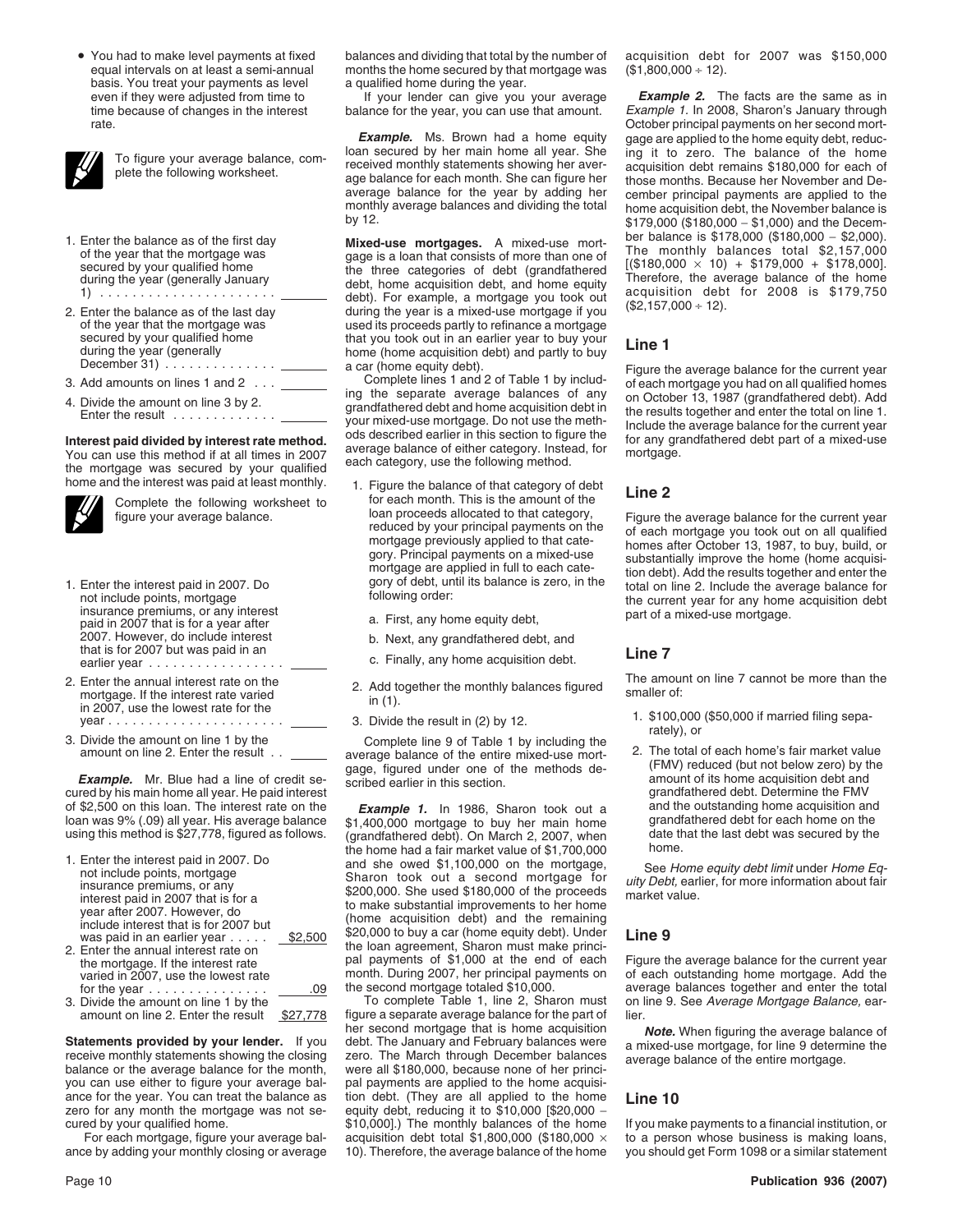### Table 1. **Worksheet To Figure Your Qualified Loan Limit and Deductible Home Mortgage Interest For the Current Year** See the Table 1 Instructions. The See of the Table 1 Instructions.

| Part I  | <b>Qualified Loan Limit</b>                                                                                                                                                                                                                         |      |            |
|---------|-----------------------------------------------------------------------------------------------------------------------------------------------------------------------------------------------------------------------------------------------------|------|------------|
| 1.      | Enter the average balance of all your grandfathered debt. See line 1 instructions                                                                                                                                                                   | 1.   |            |
| 2.      | Enter the average balance of all your home acquisition debt. See line 2 instructions                                                                                                                                                                | 2.   |            |
| 3.      |                                                                                                                                                                                                                                                     | 3.   |            |
| 4.      | Enter the larger of the amount on line 1 or the amount on line 3                                                                                                                                                                                    | 4.   |            |
| 5.      | Add the amounts on lines 1 and 2. Enter the total here                                                                                                                                                                                              | 5.   |            |
| 6.      | Enter the smaller of the amount on line 4 or the amount on line $5, \ldots, \ldots, \ldots$                                                                                                                                                         | 6.   |            |
| 7.      | Enter \$100,000 (\$50,000 if married filing separately).                                                                                                                                                                                            | 7.   |            |
| 8.      | Add the amounts on lines 6 and 7. Enter the total. This is your qualified loan limit                                                                                                                                                                | 8.   |            |
|         |                                                                                                                                                                                                                                                     |      |            |
| Part II | <b>Deductible Home Mortgage Interest</b>                                                                                                                                                                                                            |      |            |
| 9.      | Enter the total of the average balances of all mortgages on all qualified homes.                                                                                                                                                                    | 9.   |            |
|         | • If line 8 is less than line 9, go on to line 10.<br>• If line 8 is equal to or more than line 9, stop here. All of your interest<br>on all the mortgages included on line 9 is deductible as home mortgage<br>interest on Schedule A (Form 1040). |      |            |
|         | 10. Enter the total amount of interest that you paid. See line 10 instructions                                                                                                                                                                      | 10.  |            |
|         | 11. Divide the amount on line 8 by the amount on line 9.<br>Enter the result as a decimal amount (rounded to three places)                                                                                                                          | 11.] | $\times$ . |

**13.** Subtract the amount on line 12 from the amount on line 10. Enter the result. This is not home mortgage interest. See line 13 instructions .................... **13.**

from the lender. This form will show the amount 3. Subtract the result in item (2) from the \$100,000 (\$50,000 if married filing separately), of interest to enter on line 10. Also include on amount in item (1). This amount of interest to enter on line 10. Also include on amount in item (1). This amount is not de-<br>this line any other interest payments made on ductible as home mortgage interest. Howthis line any other interest payments made on ductible as home mortgage interest. How- mortgage insurance premiums on line 1 of the debts secured by a qualified home for which you ever, if you used any of the loan proceeds debts secured by a qualified home for which you ever, if you used any of the loan proceeds Qualified Mortgage Insurance Premiums De-<br>did not receive a Form 1098. Do not include for business or investment activities, see du did not receive a Form 1098. Do not include for business or investment activities, see *duction Worksheet* in the instructions for Sched-<br>points or mortgage insurance premiums on this the instructions for line 13, later.

- 
- 
- 

Claiming your deductible points. Figure<br>
your deductible points as follows.<br>
1. Figure your deductible points for the current year ance premiums. If your adjusted gross in-<br>
1. Figure your deductible points for the curren Points in Part I.<br>
Points in Part I.<br>
2. Multiply the amount in item (1) by the deciments. Otherwise, figure your deductible<br>
2. Multiply the amount in item (1) by the deciment of the current<br>
mal amount on line 13 as home or less if married filing separately), enter the full<br>amount of your qualified mortgage insurance If you did use all or part of any mortgage<br>premiums on Schedule A (Form 1040), line 13. If proceeds for business, investment premiums on Schedule A (Form 1040), line 13. If proceeds for business, investment, or other de-<br>the amount on Form 1040, line 38, is more than ductible activities, the part of the interest on line the amount on Form 1040, line 38, is more than

points or mortgage insurance premiums on this the instructions for line 13, later. ule A (Form 1040) to figure the amount to enter line.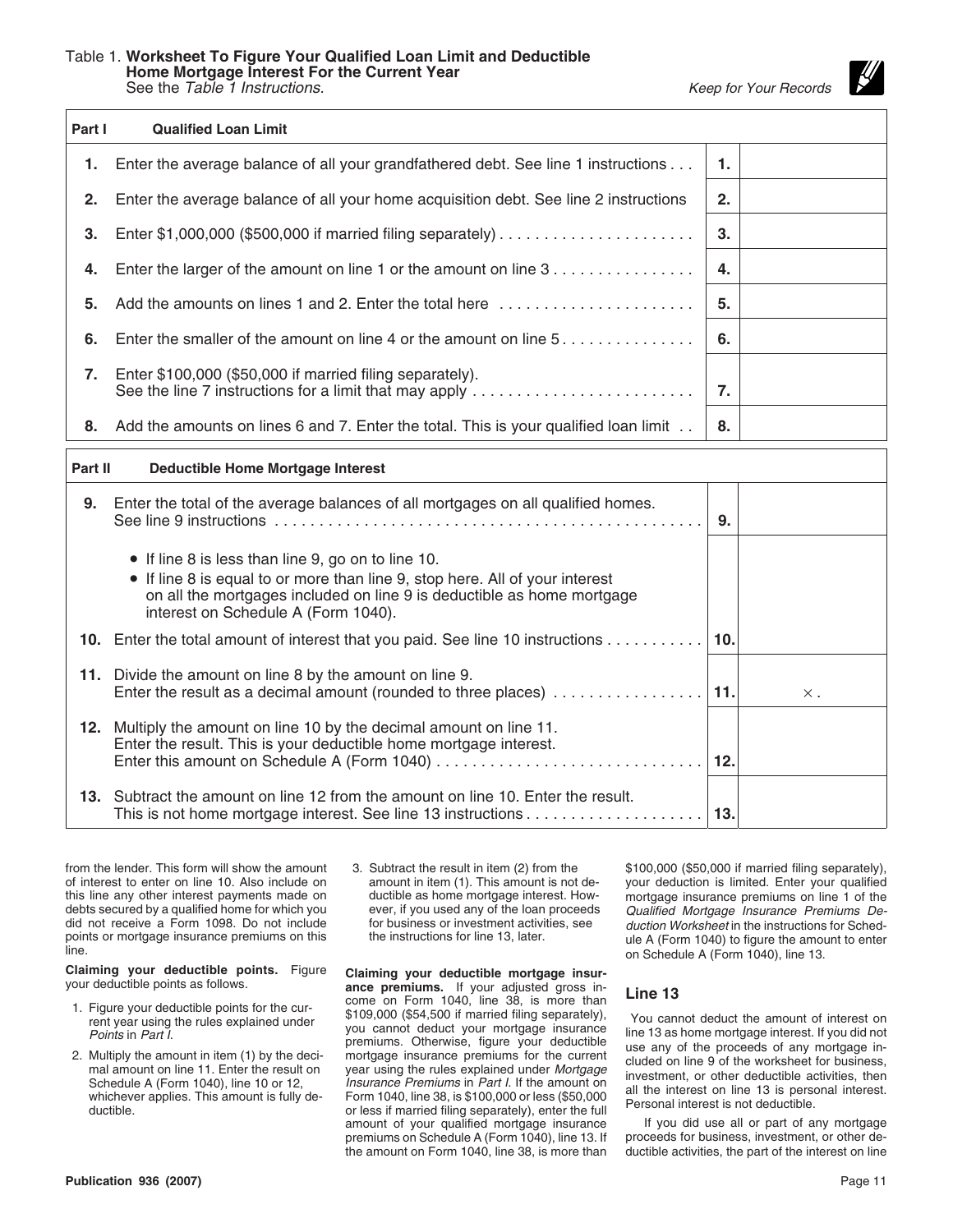13 that is allocable to those activities can be<br>deducted as business, investment, or other de-<br>ductible expense, subject to any limits that ap-<br>ply. Table 2 shows where to deduct that interest.<br>See Allocation of Interest i

- 
- 

You figure the total amount of interest otherwise allocable to each activity by multiplying the amount on line 10 by the following fraction.

See Allocation of Interest in chapter 4 of Publica-<br>tion 535 for an explanation of how to determine<br>the use of loan proceeds.<br>tion 535 for an explanation of how to determine<br>the use of loan proceeds.<br>B) on his main home d

• If you used all of the proceeds of the mort-<br>gages on line 9 for one activity, then all<br>the interest on line 13 is allocated to that<br>activity. In this case, deduct the interest on<br>activity. In this case, deduct the inter • If you used the proceeds of the mortgages the amount of home mortgage B. He figures allocate to his business. He deducts this amount<br>• If you used the proceeds of the mortgages the amount of home mortgage interest he can

otherwise allocable to each activity, ex-<br>plained next). The interest Don can allocate to his business<br>is the smaller of: is the smaller of:

- 
- 

| IF you have                                                                              | THEN deduct it on                              | AND for more information go to                             |
|------------------------------------------------------------------------------------------|------------------------------------------------|------------------------------------------------------------|
| deductible student loan interest                                                         | Form 1040, line 33, or Form 1040A,<br>lline 18 | Publication 970, Tax Benefits for<br>Education.            |
| deductible home mortgage interest<br>and points reported on Form 1098                    | Schedule A (Form 1040), line 10                | this publication (936).                                    |
| deductible home mortgage interest<br>not reported on Form 1098                           | Schedule A (Form 1040), line 11                | this publication (936).                                    |
| deductible points not reported on<br>Form 1098                                           | Schedule A (Form 1040), line 12                | this publication (936).                                    |
| deductible mortgage insurance<br>premiums                                                | Schedule A (Form 1040), line 13                | this publication (936).                                    |
| deductible investment interest (other<br>than incurred to produce rents or<br>royalties) | Schedule A (Form 1040), line 14                | Publication 550, Investment Income<br>and Expenses.        |
| deductible business interest<br>(non-farm)                                               | Schedule C or C-EZ (Form 1040)                 | Publication 535, Business Expenses.                        |
| deductible farm business interest                                                        | Schedule F (Form 1040)                         | Publications 225, Farmer's Tax Guide,<br>and 535.          |
| deductible interest incurred to<br>produce rents or royalties                            | Schedule E (Form 1040)                         | Publications 527, Residential Rental<br>Property, and 535. |
| personal interest                                                                        | Inot deductible.                               |                                                            |

### Table 2. **Where To Deduct Your Interest Expense**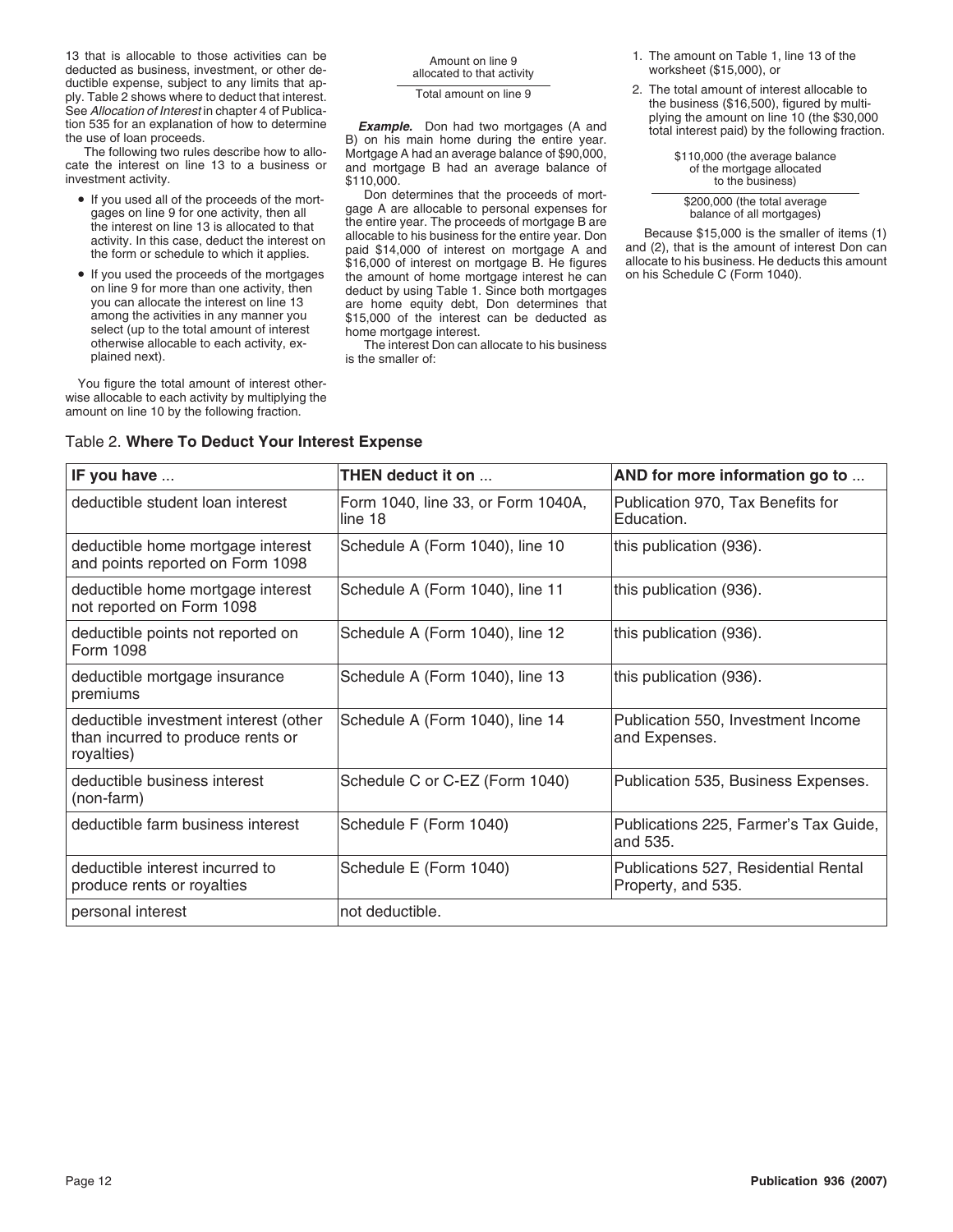You can get help with unresolved tax issues, <br>order free publications and forms, ask tax ques-<br>keyword. order free publications and forms, ask tax ques-<br>tions, and get information from the IRS in sev-Froducts. You can walk in to many post<br>eral ways. By selecting the method that is best **building v** View Internal Revenue Bulletins (IRBs) **and get information from the IRS** in sev-<br>for you, you will have quick and easy

**Contacting your Taxpayer Advocate.** The *www.irs.gov/individuals.* ernment offices, credit unions, and office<br>
Taxpayer Advocate Service (TAS) is an inde-<br>
pendent organization within the IRS whose em-<br>
Determine if Form pendent organization within the IRS whose em-<br>ployees assist taxpayers who are experiencing ing our Alternative Minimum Tax (AMT) from reproducible proofs. Also, some IRS ployees assist taxpayers who are experiencing ing our Alternative Minimum Tax (AMT) from reproducible proofs. Alternative mannimum Tax (AMT) from reproducible proofs. Alternative mannimum Tax (AMT) from reproducible proofs economic harm, who are seeking help in resolv-<br>
Assistant. Concernant and the Internal Reving tax problems that have not been resolved<br>
through normal channels, or who believe that an<br>
IRS system or procedure is not working as it<br>
should.<br>
<br>
Sign up to receive local and national tax<br>
Sign up to receive local an

TAP listens to taxpayers, identifies taxpayer is-<br>sues, and makes suggestions for improving IRS • Asking tax questions. Call the IRS with services and customer satisfaction. If you have your tax questions at 1-800-829-1040 services and customer satisfaction. If you have your tax questions at 1-800-829-1040. A representative will call<br>suggestions for improvements, contact the TAP, a solving problems. You can get you back within 2 business day

For a nominal charge. The clinics also provide<br>tax education and outreach for taxpayers with the number, go to *www.irs.gov/localcon*-<br>limited English proficiency or who speak English the number, go to *www.irs.gov/localco* as a second language. Publication 4134, Low tacts or look in the phone book under a response within 10 days after your request is Income Taxpayer Clinic List, provides informa-<br>Income Taxpayer Clinic List, provides informa-<br>  $\frac{D}{\text{E}}$  and  $\frac{D}{\text{E}}$  are the service tion on clinics in your area. It is available at www.<br>irs.gov or at your local IRS office.

Free Tax Services. It contains a list of free tax order forms and publications.<br>
publications and describes other free tax infor-<br> **CD/DVD for tax products.** You can<br>
order Publication 1796, IRS Tax Prodpublications and describes other free tax infor<br>mation services, including tax education and<br>assistance programs and a list of TeleTax top-<br>ics. warious tax topics.<br>ics.

ucts are available on request in a variety of your 2007 refund, call 1-800-829-4477 alternative formats for people with disabilities.



- 
- cial tax preparation and *e-file* services status, and the exact whole dollar amount available free to eligible taxpayers.<br>
 Check the status of your 2007 refund.<br>
 Click on *Where's My Refund*. Wait at least **Evaluating**
- tions. end of the call. The first release will ship the beginning
- 
- 
- 
- 
- 
- 
- 
- 

- 
- 
- suggestions for improvements, contact the TAP,<br>
toll free at 1-888-912-1227 or go to<br>
tace-to-face help solving ax problems<br>
www.improveirs.org.<br>
LITCs are independent organizations that pro-<br>
vide low income taxpayer Clin
- irs.gov or at your local IRS office.<br> **Free tax services.** To find out what services to TTY/TDD equipment, call<br>
are available, get Publication 910, IRS Guide to 1-800-829-4059 to ask tax questions or to Bloomington, IL 61
	-
	- Accessible versions of IRS published prod-<br>
	s are available on request in a variety of  $\frac{1}{20}$  vour 2007 refund call 1-800-829-4477 lications. and press 1 for automated refund informa-<br>tion or call 1-800-829-1954. Be sure to<br>tions **Internet.** You can access the IRS web-<br>
	site at www.irs.gov 24 hours a day. 7 wait at least 6 weeks from the date you site at www.irs.gov 24 hours a day, 7 wait at least 6 weeks from the date you<br>days a week to: filed your return (3 weeks if you filed elec-<br>tronically). Have your 2007 tax return Ships with the final release. available because you will need to know • Tax Map: an electronic research tool and • E-file your return. Find out about commer-<br>cial tax preparation and e-file services status and the exact whole dollar amount and provident

6 weeks from the date you filed your re-<br>
turn (3 weeks if you filed electronically). accurate, courteous, and professional answers, forms. turn (3 weeks if you filed electronically). accurate, courteous, and professional answers, forms.<br>Have your 2007 tax return available be- we use several methods to evaluate the quality Have your 2007 tax return available be-<br>cause you will need to know your social of our telephone services. One method is for a<br>security number, your filing status, and the second IRS representative to listen in on or<br>exact • Download forms, instructions, and publica-<br>some callers to complete a short survey at the year.



- for you, you will have quick and easy access to<br>tax help. example and the withholding allowances using tions. Some IRS offices, libraries, grocery<br>the withholding calculator online at stores, copy centers, city and county
- Should vector of Taxpayer Advocate in TAF listens to the propose to complete it on your local Taxpayer Assistance Conter and the state in the state of the state of the state in the phone. The state of the state of the stat





- 
- 
- 
- 
- 
- 
- 
- 
- 
- 
-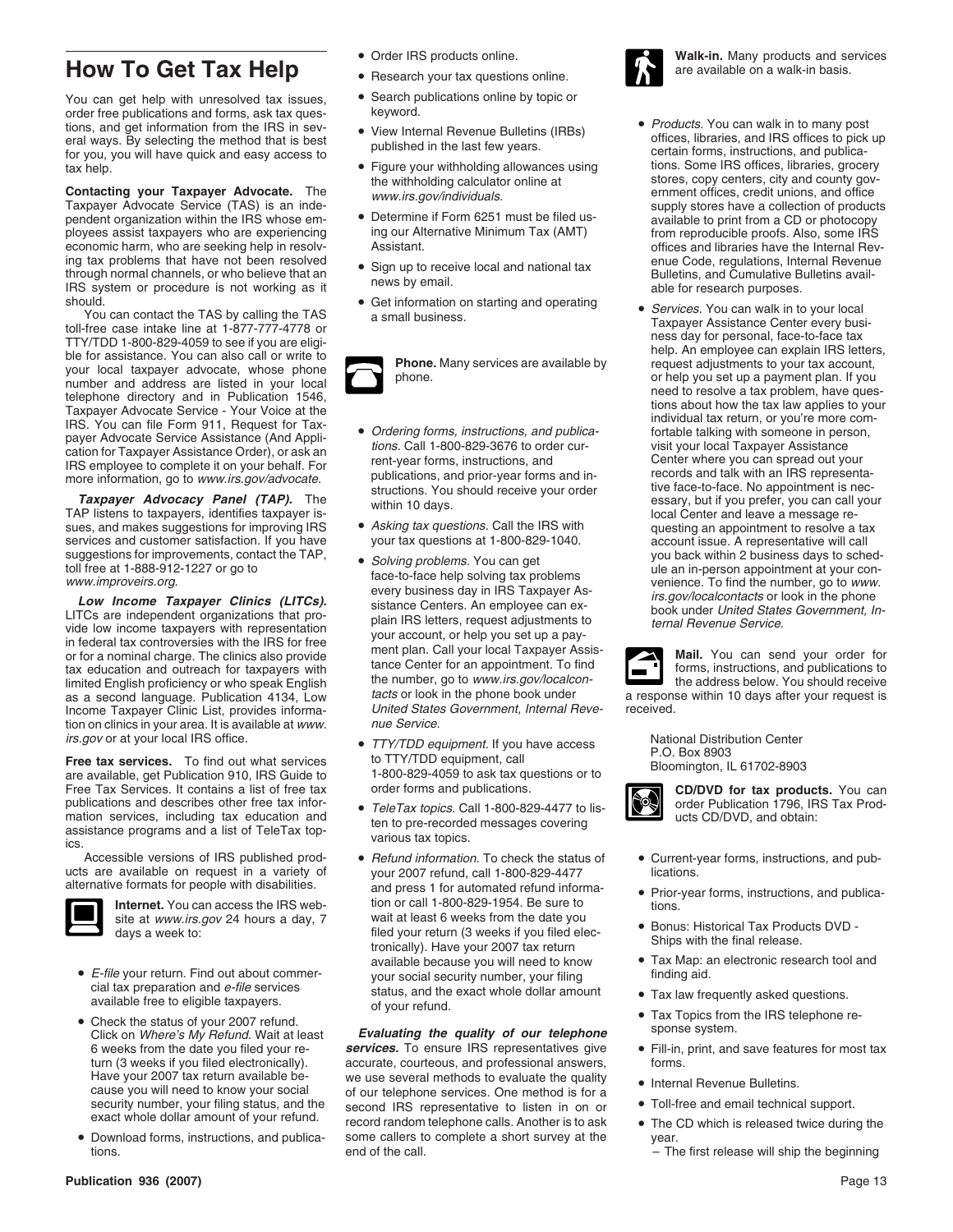– The final release will ship the beginning and publications nee<br>of March 2008. The pages of the pages of the pages of the manage a business.

Purchase the CD/DVD from National Techni-<br>
cal Information Service (NTIS) at *www.irs.gov* Tax Nap: an electronic research tool and<br>
cdorders for \$35 (no handling fee) or call<br>
1-877-CDFORMS (1-877-233-6767) toll free to



**CD for small businesses.** Publication • "Rate the Product" survey—your opportu- 90V/smallbiz.<br>3207, The Small Business Resource nity to suggest changes for future editions.<br>Guide CD for 2007, is a must for every

small business owner or any taxpayer about to start a business. This year's CD includes:

• Helpful information, such as how to prepare a business plan, find financing for your business, and much more.

- 
- 
- 
- 
- 
- of January 2008. All the business tax forms, instructions, A site map of the CD to help you navigate<br>- The final release will ship the beginning and publications needed to successfully the pages of the CD with ease.
	- of Mariage a business.<br>• Tax law changes for 2007. Tax law changes for 2007.

1-877-CDFORMS (1-877-233-6767) toll tree to<br>buy the CD/DVD for \$35 (plus a \$5 handling eies, business associations, and IRS orga-<br>fee). Price is subject to change.<br>https://web links to various government agen-<br>https://web.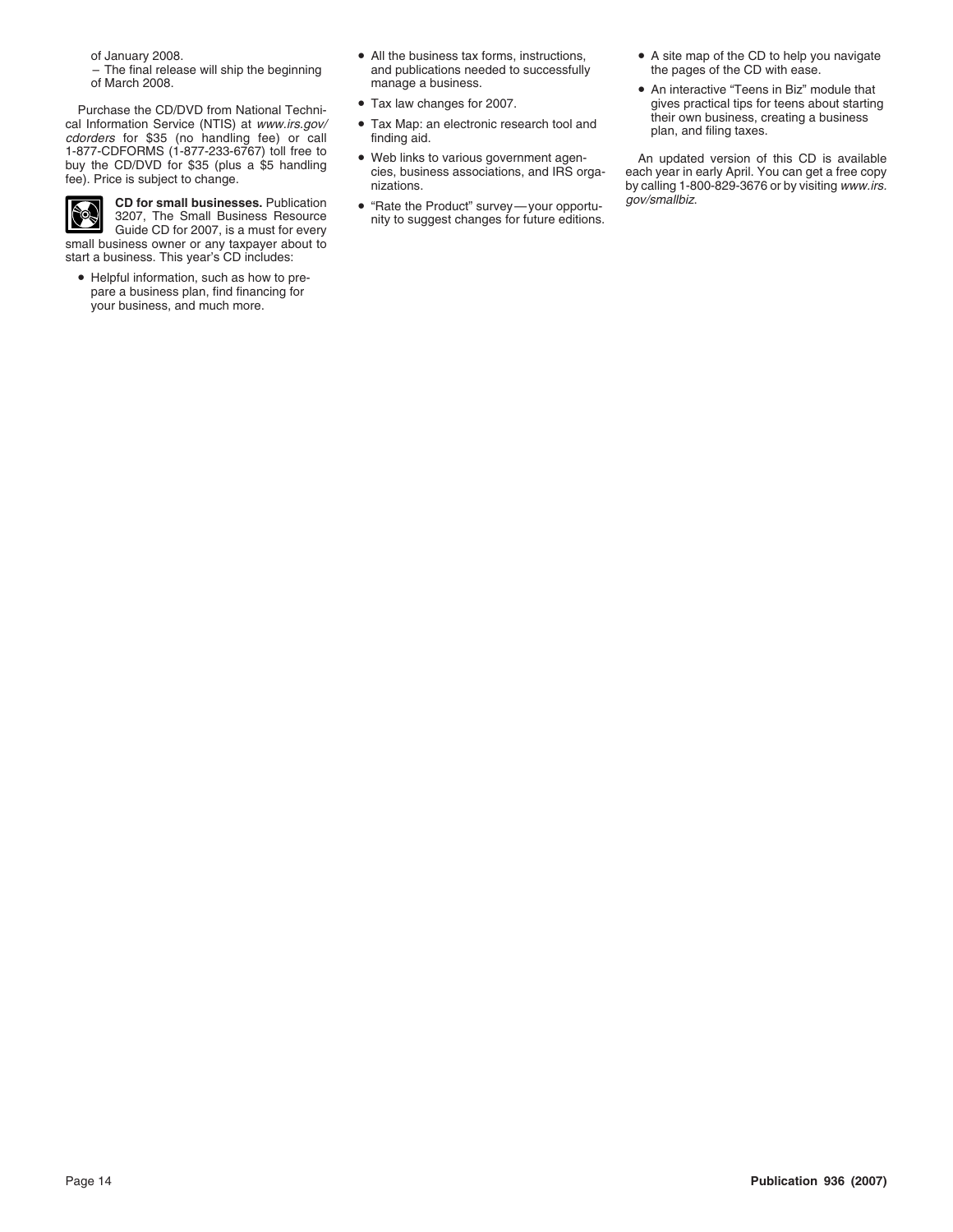

To help us develop a more useful index, please let us know if you have ideas for index entries.<br>**Index** See "Comments and Suggestions" in the "Introduction" for the ways you can reach us.

| Acquisition debt 2, 8-9          |  |
|----------------------------------|--|
| <b>Alimony</b> 4                 |  |
| Amortization:                    |  |
| Points  6                        |  |
| Appraisal fees 6                 |  |
| <b>Armed forces:</b>             |  |
| Housing allowance  4             |  |
| <b>Assistance</b> (See Tax help) |  |
| Average mortgage                 |  |
| <b>balance</b> 9                 |  |

| <b>Borrowers:</b><br>Seller-paid points, treatment by<br><b>Business:</b> | Mortgage interest  7, 8<br>Form 8396:<br>Mortgage interest credit 4<br>Free tax services  13 | Cooperative Housing, mongage<br>interest deduction  8<br>Deductibility of mortgage<br>insurance premiums  7<br>Deductibility of points  7 |
|---------------------------------------------------------------------------|----------------------------------------------------------------------------------------------|-------------------------------------------------------------------------------------------------------------------------------------------|
| Average mortgage balance,                                                 |                                                                                              | Home acquisition debt  8                                                                                                                  |
| total amount of interest<br>otherwise allowable to each                   | G                                                                                            | Home equity debt  9<br>Home mortgage interest                                                                                             |
| activity 11                                                               | Grandfathered debt  2, 9                                                                     | $deduction \ldots \ldots \ldots \ldots \ldots 8$                                                                                          |
| Mortgage proceeds used                                                    | Ground rents  4                                                                              | Itemized deductions  1                                                                                                                    |
| $for \dots \dots \dots \dots \dots \dots \dots \dots 7$                   |                                                                                              | Qualified loan limit  9                                                                                                                   |
|                                                                           |                                                                                              | Line-of-credit mortgage  9                                                                                                                |

| Clergy:                                                                                                          | поше.                                                                                        | Home improvement,                             |                                             |
|------------------------------------------------------------------------------------------------------------------|----------------------------------------------------------------------------------------------|-----------------------------------------------|---------------------------------------------|
| Ministers' and military housing                                                                                  | Acquisition debt  2, 8                                                                       |                                               |                                             |
| allowance $\ldots \ldots \ldots \ldots$                                                                          | Construction  4                                                                              |                                               |                                             |
| Comments on publication  1                                                                                       |                                                                                              |                                               | <b>Penalties:</b><br>Mortgage prepayment  4 |
| <b>Cooperative housing  2, 4, 8</b><br>Cost of home or                                                           | Divided use $\dots \dots \dots \dots 3, 9$ M<br>Equity debt $\dots\dots\dots\dots\dots$ 2, 9 |                                               | <b>Points</b> 4-7, 6                        |
|                                                                                                                  | Equity debt only $(Table 1) \ldots 9$                                                        | Main home $\ldots, \ldots, \ldots, \ldots, 2$ | Claiming deductible  11                     |
| Credits:                                                                                                         |                                                                                              | Married taxpayers  4                          | Exception to general rule  6                |
| Mortgage interest  4                                                                                             | Fair market value  9                                                                         | <b>Military housing</b>                       |                                             |
|                                                                                                                  | Grandfathered debt 2, 9                                                                      | allowance $\ldots, \ldots, \ldots, \ldots, 4$ | Funds provided less than  6                 |
| and the control of the control of the control of the control of the control of the control of the control of the | Improvement loan, points  6                                                                  | Ministers' heusing                            | General rule  6                             |

| Date of mortgage  8                                                                                                                                  |  |
|------------------------------------------------------------------------------------------------------------------------------------------------------|--|
| Debt:                                                                                                                                                |  |
| Choice to treat as not secured<br>by home  2<br>Grandfathered $\ldots$ 2, 9<br>Home acquisition 2, 8<br>Home equity  2, 9<br>Home equity only (Table |  |
|                                                                                                                                                      |  |
| Not secured by home  2<br>Secured  2                                                                                                                 |  |
| <b>Deductions:</b>                                                                                                                                   |  |
| Home office 4                                                                                                                                        |  |
| Itemized deductions  1                                                                                                                               |  |
| Mortgage insurance                                                                                                                                   |  |
| premiums 11<br>Mortgage interest (See<br>Mortgage interest)                                                                                          |  |
| Points  6, 11                                                                                                                                        |  |
| Deed preparation costs                                                                                                                               |  |
| Divorced taxpayers 4, 9                                                                                                                              |  |

| Equity debt $\dots \dots \dots \dots \dots$ 2, |  |  |
|------------------------------------------------|--|--|
| Equity debt only $(Table 1) \ldots$            |  |  |

| Acquisition debt 2, 8-9<br>Alimony  4<br>Amortization:                                                                 | 1 <del>cc</del> a.<br>Appraisal  6<br>Points (See Points)                                                                          | <u>IVIUI IUAUC DI UUCCUS USCU</u><br><b>Itemized deductions:</b>                                                                                                                        | <u>Dalo UI  U</u><br>Ending early $\dots\dots\dots\dots\dots$ 7<br>Late qualifying $\dots\dots\dots\dots$ 8<br>Line-of-credit $\dots\dots\dots\dots\dots9$ |
|------------------------------------------------------------------------------------------------------------------------|------------------------------------------------------------------------------------------------------------------------------------|-----------------------------------------------------------------------------------------------------------------------------------------------------------------------------------------|------------------------------------------------------------------------------------------------------------------------------------------------------------|
| Appraisal fees 6<br><b>Armed forces:</b>                                                                               | <b>Figures</b> ( <i>See</i> Tables and figures)<br>Form 1040, Schedule A 2, 7,                                                     | Joint returns  4                                                                                                                                                                        | Preparation costs for note or<br>deed of trust $\dots\dots\dots\dots$ 6<br>Proceeds invested in                                                            |
| Housing allowance  4<br><b>Assistance</b> (See Tax help)<br>Average mortgage<br>balance $\ldots$ , $\ldots$ , $\ldots$ | Form 1040, Schedule C or<br><b>Form 1040, Schedule E</b> 12<br><b>Form 1040, Schedule F</b> 12<br>Form 1098:                       | <b>The Committee of the Committee of the Committee</b><br>Lender mortgage                                                                                                               | tax-exempt securities  4<br>Proceeds used for<br>business $\ldots$ $\ldots$ $\ldots$ $\ldots$ .<br>Proceeds used for                                       |
| в<br>Borrowers:<br>Seller-paid points, treatment by<br><b>Business:</b>                                                | Mortgage insurance<br>premiums  7<br>Mortgage interest  7, 8<br>Form 8396:<br>Mortgage interest credit  4<br>Free tax services  13 | statements $\ldots$ , , , , 10<br>Limits:<br>Cooperative housing, mortgage<br>interest deduction  8<br>Deductibility of mortgage<br>insurance premiums  7<br>Deductibility of points  7 | Qualified loan limit 9<br>Refinanced  6, 8, 9<br>Statements provided by<br>lender  10<br>To buy, build, or improve 8<br>Wraparound  2                      |
|                                                                                                                        |                                                                                                                                    |                                                                                                                                                                                         |                                                                                                                                                            |

| Grandfathered debt  2, 9 |  |  |  |  |  |  |
|--------------------------|--|--|--|--|--|--|
|                          |  |  |  |  |  |  |

| lome:                   |
|-------------------------|
| Acquisition debt        |
| Construction            |
| Cost of                 |
| Destroyed               |
| Divided use             |
| Equity debt             |
| Equity debt only (Table |
| Fair market value       |
|                         |

| Grandfathered debt 2, 9     |  |
|-----------------------------|--|
| Improvement loan, points  6 |  |
| Main 2                      |  |
| Mortgage interest (See      |  |
| Mortgage interest)          |  |
| Office in  4                |  |
| Qualified  2                |  |
|                             |  |
|                             |  |
| Second  2                   |  |
| Time-sharing                |  |
| arrangements  4             |  |
| lome mortgage interest (See |  |
| Mortgage interest)          |  |
| lousing allowance:          |  |
| Ministers and military  4   |  |
|                             |  |

| . הודסות השנות                            |
|-------------------------------------------|
|                                           |
| Home acquisition debt  8                  |
| Points  6                                 |
|                                           |
| <b>iterest</b> ( <i>See also</i> Mortgage |
|                                           |
| Interest rate method  10                  |
| Refunded  4, 7                            |
| Where to deduct  12                       |
| <b>ivestments:</b>                        |
| Average mortgage balance and              |
| total amount of interest                  |
|                                           |

### **A Fees: Fees: Fees: Mortgage proceeds used Acquisition debt** . . . . . . . . . . 2, 8-9 Appraisal ................... 6 for . . . . . . . . . . . . . . . . . . . . . . 4, 7 Ending early ................ 7

| <u>oint returns </u> |  |
|----------------------|--|
|----------------------|--|

| В<br><b>Borrowers:</b><br>Seller-paid points, treatment by<br><b>Business:</b>                                                | Form 1098:<br>Mortgage insurance<br>premiums  7<br>Mortgage interest  7, 8<br>Form 8396:<br>Mortgage interest credit 4<br>Free tax services  13     | Limits:<br>Cooperative housing, mortgage<br>interest deduction  8<br>Deductibility of mortgage<br>insurance premiums  7<br>Deductibility of points  7 | investment $\dots\dots\dots\dots\dots$ 7<br>Qualified loan limit  9<br>Refinanced  6, 8, 9<br>Statements provided by<br>lender  10<br>To buy, build, or improve  8<br>Wraparound  2 |
|-------------------------------------------------------------------------------------------------------------------------------|-----------------------------------------------------------------------------------------------------------------------------------------------------|-------------------------------------------------------------------------------------------------------------------------------------------------------|-------------------------------------------------------------------------------------------------------------------------------------------------------------------------------------|
| Average mortgage balance,<br>total amount of interest<br>otherwise allowable to each<br>activity 11<br>Mortgage proceeds used | G<br>Grandfathered debt  2, 9<br>Ground rents  4                                                                                                    | Home acquisition debt  8<br>Home equity debt  9<br>Home mortgage interest<br>deduction  8<br>Itemized deductions<br>Qualified loan limit 9            | N<br>Nonredeemable ground<br>Notary fees 6                                                                                                                                          |
| С<br>Clergy:<br>Ministers' and military housing                                                                               | Help (See Tax help)<br>Home:<br>Acquisition debt  2, 8<br>Construction $\ldots \ldots \ldots \ldots$ .<br>$\sim$ $\sim$ $\sim$ $\sim$ $\sim$ $\sim$ | Line-of-credit mortgage  9<br>Loans (See also<br>Home improvement,<br>Qualified loan limit  9                                                         |                                                                                                                                                                                     |

| Credits:<br>Mortgage interest  4<br>D<br>Date of mortgage  8<br>Debt:<br>Choice to treat as not secured<br>by home $\dots\dots\dots\dots\dots\dots$ 2<br>Grandfathered  2, 9                                                                                                                       | Equity debt only (Table 1)  9<br>Fair market value  9<br>Grandfathered debt 2, 9<br>Improvement loan, points  6<br>Main 2<br>Mortgage interest (See<br>Mortgage interest)<br>Renting out part of  3                        | Main home $\ldots \ldots \ldots \ldots \ldots 2$<br>Married taxpayers  4<br><b>Military housing</b><br>allowance $\ldots \ldots \ldots \ldots$<br><b>Ministers' housing</b><br>allowance  4<br>Missing children, photographs<br>Mixed-use mortgages  10<br>More information (See Tax help)                                                                                          | Claiming deductible  IT<br>Exception to general rule  6<br>Funds provided less than  6<br>General rule  6<br>Home improvement loans 6<br>Seller paid  6<br>Prepaid interest  4, 7<br>Prepayment penalties  4<br><b>Publications</b> (See Tax help) |
|----------------------------------------------------------------------------------------------------------------------------------------------------------------------------------------------------------------------------------------------------------------------------------------------------|----------------------------------------------------------------------------------------------------------------------------------------------------------------------------------------------------------------------------|-------------------------------------------------------------------------------------------------------------------------------------------------------------------------------------------------------------------------------------------------------------------------------------------------------------------------------------------------------------------------------------|----------------------------------------------------------------------------------------------------------------------------------------------------------------------------------------------------------------------------------------------------|
| Home acquisition $\ldots \ldots \ldots 2$ , 8<br>Home equity $\dots\dots\dots\dots 2,9$<br>Home equity only (Table<br>Not secured by home  2<br>Secured  2<br><b>Deductions:</b><br>Home office  4<br>Itemized deductions  1<br>Mortgage insurance<br>Mortgage interest (See<br>Mortgage interest) | Time-sharing<br>arrangements  4<br>Home mortgage interest (See<br>Mortgage interest)<br><b>Housing allowance:</b><br>Ministers and military  4<br><u> Tanzania (h. 1888).</u><br>Improvements:<br>Home acquisition debt  8 | Mortgage insurance<br>Claiming deductible  11<br>Mortgage interest  2<br>Cooperative housing 8<br>Credit  4<br>Fully deductible interest  2<br>Home mortgage interest  2<br>How to report $\dots\dots\dots\dots$ 7<br>Late payment charges $\dots$ 4<br>Limits on deduction  8<br>Ministers' and military housing<br>allowance 4<br>Prepaid interest  4, 7<br>Prepayment penalty  4 | Q<br><b>Qualified loan limit:</b><br>Average mortgage<br>Worksheet to figure (Table<br>R<br>Redeemable ground rents  4<br>Refinancing  6<br>Grandfathered debt  9<br>Home acquisition debt  8                                                      |
| Deed preparation costs  6<br>Divorced taxpayers 4, 9<br>Equity debt 2, 9<br>Equity debt only (Table 1)  9                                                                                                                                                                                          | Interest (See also Mortgage<br>Interest rate method  10<br>Refunded $\ldots$ , , , , 4.7<br>Where to deduct  12<br>Investments:                                                                                            | Refunds  4, 7<br>Sale of home 4<br>Special situations  4<br>Statement  7<br>Where to deduct  12<br>Worksheet to figure (Table                                                                                                                                                                                                                                                       | Refunds:<br>Mortgage interest  4, 7<br>Rent:<br>Nonredeemable ground<br>rents  4<br>Redeemable ground<br>rents  4                                                                                                                                  |
| F<br>Fair market value (FMV)  9                                                                                                                                                                                                                                                                    | Average mortgage balance and<br>total amount of interest<br>allowable  11                                                                                                                                                  | Mortgages:<br>Assistance payments  4<br>Average balance  9                                                                                                                                                                                                                                                                                                                          | Rental payments  4<br><b>Renting of home:</b><br>Part of  3                                                                                                                                                                                        |

| Mortgage proceeds used                                 | Date of  8<br>Ending early $\ldots \ldots \ldots \ldots$ 7 |
|--------------------------------------------------------|------------------------------------------------------------|
| <b>Itemized deductions:</b>                            | Late qualifying $\ldots \ldots \ldots \ldots$ 8            |
|                                                        | Line-of-credit 9                                           |
|                                                        | Mixed-use $\dots\dots\dots\dots\dots$ 10                   |
| J                                                      | Preparation costs for note or<br>deed of trust  6          |
| Joint returns  4                                       | Proceeds invested in                                       |
|                                                        | $tax$ -exempt securities $\ldots$ 4                        |
|                                                        | Proceeds used for                                          |
|                                                        |                                                            |
| Lender mortgage                                        | Proceeds used for                                          |
| statements $\ldots$ , $\ldots$ ,  10                   | $investment \ldots \ldots \ldots \ldots 7$                 |
| Limits:                                                | Qualified loan limit 9                                     |
| Cooperative housing, mortgage<br>interest deduction  8 | Refinanced  6, 8, 9<br>Statements provided by              |
| Deductibility of mortgage                              | lender  10                                                 |
| insurance premiums  7                                  | To buy, build, or improve $\ldots$ 8                       |
| Deductibility of points  7                             | Wraparound  2                                              |
|                                                        |                                                            |

| Notary fees 6 |  |  |  |  |  |  |  |  |  |
|---------------|--|--|--|--|--|--|--|--|--|
|               |  |  |  |  |  |  |  |  |  |

| генашез.                     |
|------------------------------|
| Mortgage prepayment  4       |
| <b>Points</b> 4-7, 6         |
| Claiming deductible  11      |
| Exception to general rule  6 |
| Excess  7                    |
| Funds provided less than  6  |
| General rule  6              |
| Home improvement loans  6    |
| Seller paid  6               |
| Prepaid interest  4, 7       |
| Prepayment penalties  4      |
| Publications (See Tax help)  |
|                              |

| Qualified homes  2           |  |
|------------------------------|--|
| <b>Qualified loan limit:</b> |  |
| Average mortgage             |  |
|                              |  |
| Worksheet to figure (Table   |  |
|                              |  |
|                              |  |

| Redeemable ground rents  4<br>Refinancing  6 |
|----------------------------------------------|
| Grandfathered debt 9                         |
| Home acquisition debt  8                     |
| Refunds:                                     |
| Mortgage interest  4, 7                      |
| Rent:                                        |
| Nonredeemable ground                         |
| rents  4                                     |
| Redeemable ground                            |
| rents  4                                     |
| Rental payments  4                           |
| <b>Renting of home:</b>                      |
| Part of  3                                   |
|                                              |